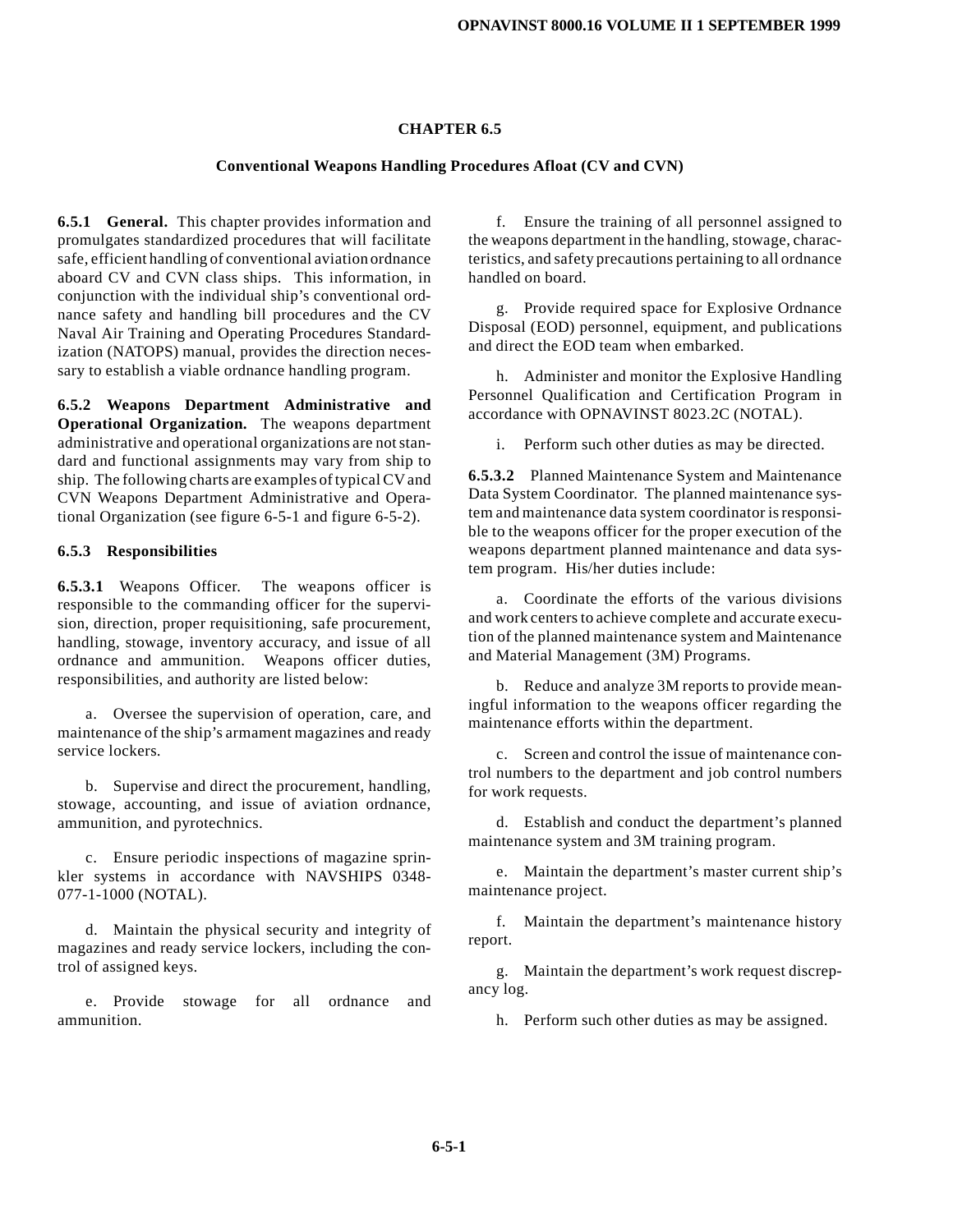

**Figure 6-5-1. Typical CV/CVN Weapons Department Administrative Organization.**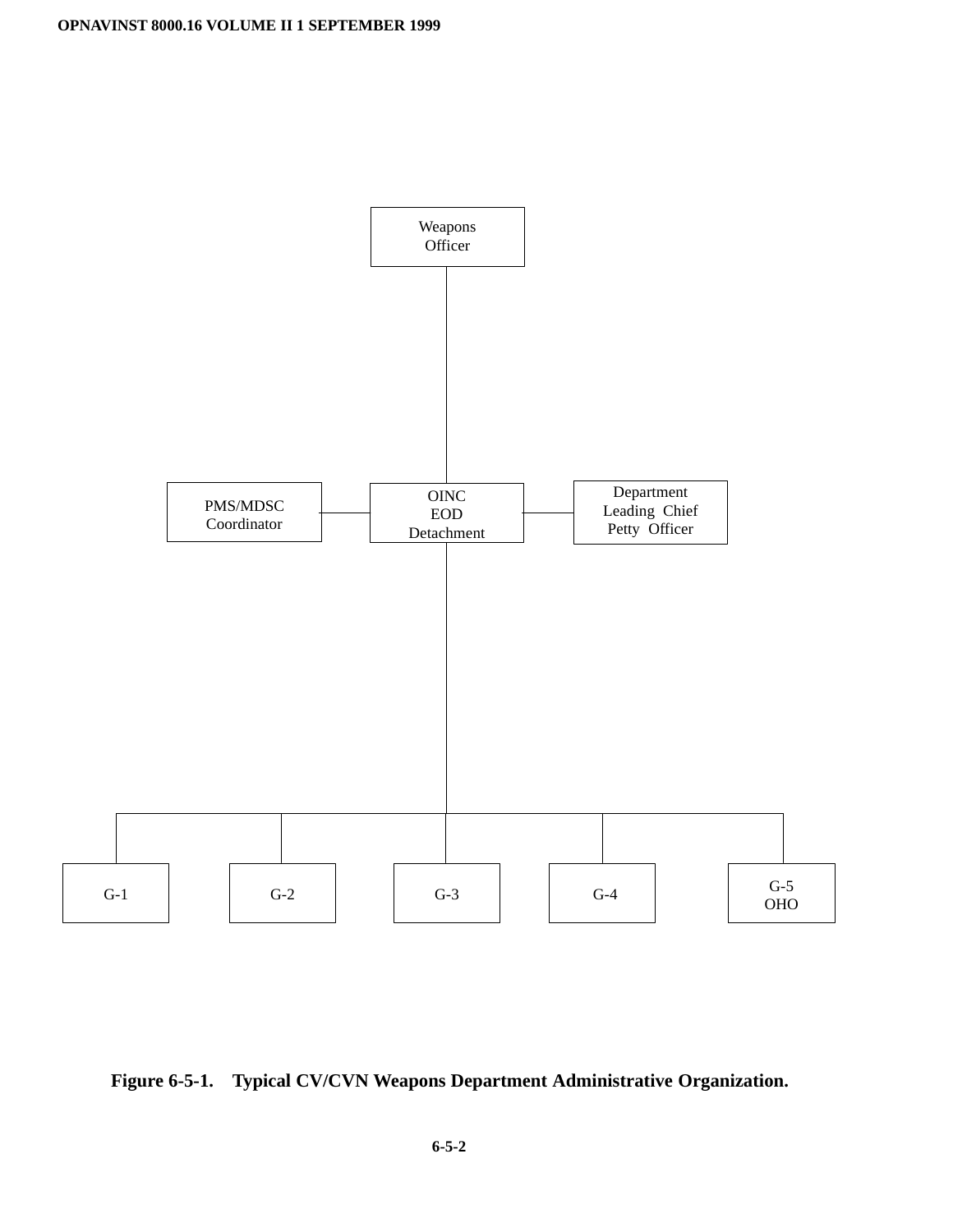

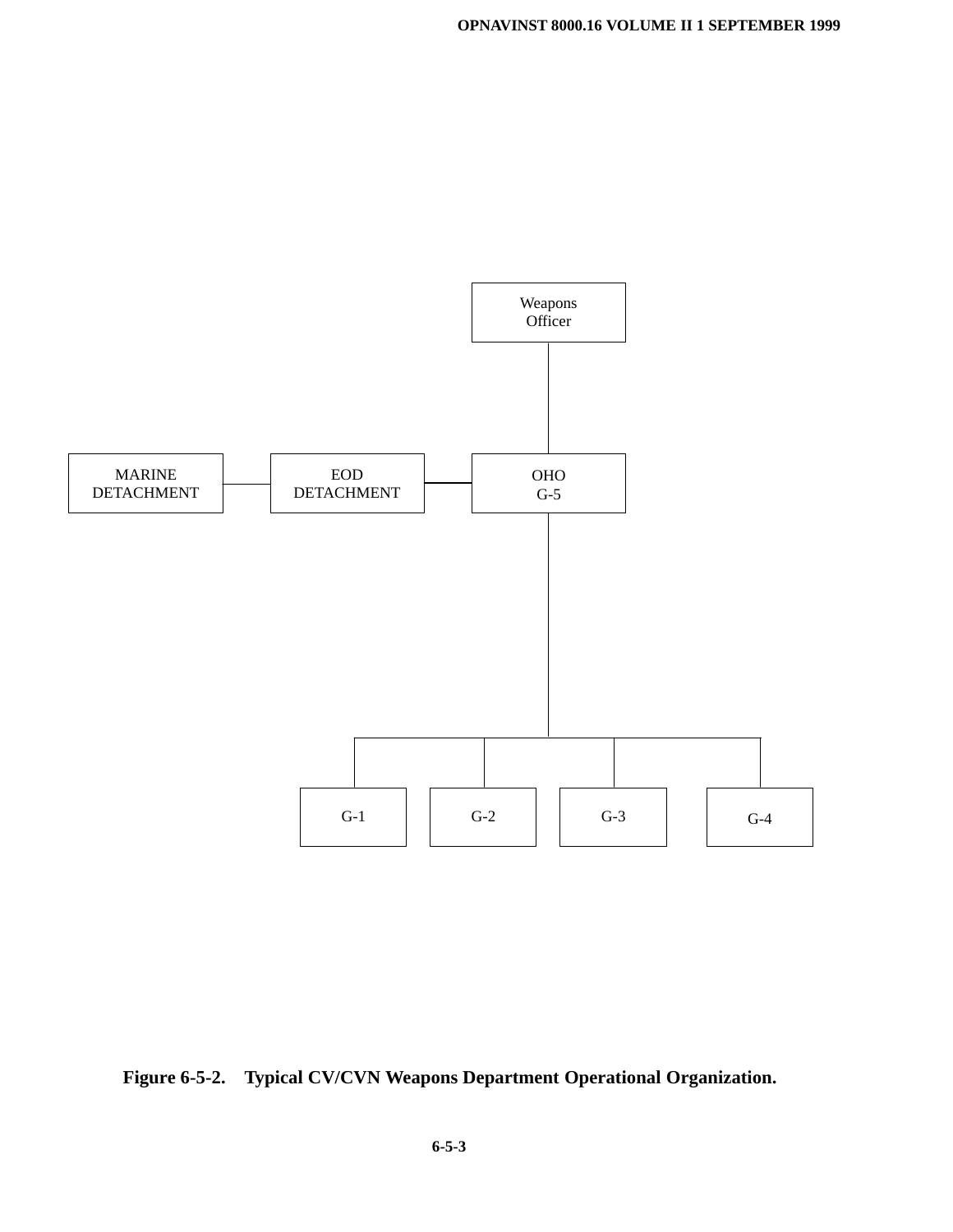**6.5.3.3** EOD Officer. The EOD officer duties are outlined in chapter 6.1. To accomplish assigned tasks, the EOD officer shall ensure the following:

a. A training program is conducted for EOD personnel.

b. Prescribed safety precautions are observed.

c. Hazardous U.S. or foreign conventional ordnance are disposed of.

d. EOD personnel are qualified in accordance with current directives.

e. EOD personnel are properly stationed in flight deck control when flight operations involving live ordnance are in progress.

f. During general quarters and periods of ammunition handling and loading, the team is available to the ordnance handling officer.

g. Reports are submitted on all ordnance disposal or recovery operations.

h. All current publications concerning EOD and diving operations are on hand and are properly maintained.

i. The diving qualification expiration dates for EOD personnel are current.

j. Safe diving practices are followed and pertinent safety precautions are observed and posted.

k. The weapons officer, command duty officer, and the officer of the deck are notified upon commencement of diving operations.

l. The ship's chief engineer has the EOD divers at his disposal for screw, rudder, and hull inspection.

**6.5.3.4** Ordnance Handling Officer (G-5 Division Officer). The ordnance handling officer is responsible for ensuring the efficient operation and maintenance of all magazines, sprinkler systems, bomb elevators, and associated handling equipment. Additionally, the ordnance handling officer is responsible for proper requisitioning, stowage, safe handling, assembly and disassembly, and issue of all conventional ordnance and explosives. The ordnance handling officer will normally:

a. Exercise operational control of all divisions within the weapons department through their respective division officers.

b. Coordinate and direct the movement of all ordnance in the ship including special weapons and bomb dearming units.

c. Ensure proper operating procedures and safety precautions are strictly followed in the assembly and movement of all conventional ordnance, including the arming and dearming of embarked aircraft.

d. Oversee the aviation ordnance divisions in the maintenance and security of magazines and ready service lockers.

e. Maintain liaison with the strike operations officer and the embarked air wing ordnance officer to ensure proper types and quantities of ordnance are available.

f. Ensure availability of training ordnance for shipboard and embarked airwing rearming drills.

g. Provide assistance, as may be required by the EOD officer, for rendering safe recovery and disposal of explosive ordnance which has been fired, dropped, or launched in such a manner as to constitute a hazard to operations, installations, personnel, or material.

h. Monitor the training program.

i. Exercise overall supervision of ammunition working parties and ensure all personnel have been instructed in pertinent safety precautions prior to conducting such evolutions.

j. Supervise the training of selected personnel to man the aviation weapons movement control station.

k. Notify the weapons officer of any ordnance casualty or other equipment failures which may reduce the department's effectiveness.

l. Frequently inspect assigned equipment to ensure compliance with operational, maintenance, and repair instructions. Review operational casualty reports.

m. Direct the requisitioning, safe handling, stowage, assembly, disassembly, maintenance, and issue of all conventional ordnance and components and ensure the proper records and reports are prepared, submitted, and maintained.

n. Ensure the Nonnuclear Explosive Ordnance Qualification and Certification Program is adhered to.

**6.5.3.5** G-1 Division Officer (Air Gunner). The air gunner is responsible to the ordnance handling officer for the safe and efficient issue of ordnance and ammunition on the flight deck to embarked air wing ordnance personnel. The air gunner assists the CV ordnance officer to ensure the safe arming and dearming of embarked aircraft. Other duties of the air gunner are to: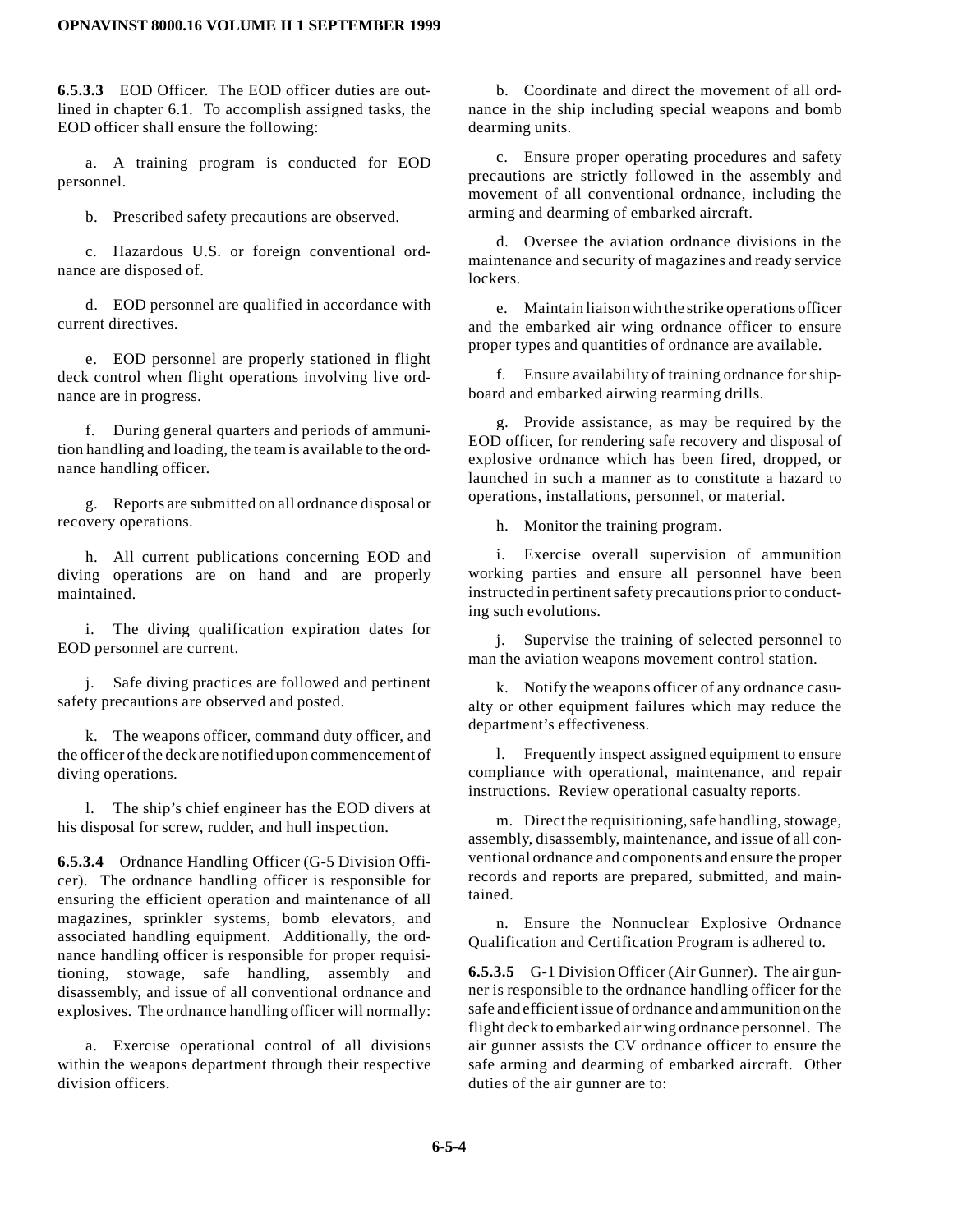a. Be responsible for the stowage and issue of pyrotechnics and ordnance and ammunition in all ready service lockers and staging areas. The air gunner will coordinate with the ordnance handling officer on the timely delivery of aviation ordnance to the embarked air wing in accordance with the ordnance load plan.

b. Ensure the security of assigned spaces.

c. Provides safety oversight for arming and dearming of embarked aircraft. Provide interface between the weapons department, air department, and air wing personnel.

d. Be responsible for posting cookoff times and observance of applicable safety precautions, operating instructions, and casualty procedures in assigned spaces.

e. Keep the ordnance handling officer informed of any conditions which might affect the safe and efficient operation of the department.

f. Ensure a dynamic, continuous aviation ordnance training program is in effect.

g. Ensure that an active Tool Control Program is in effect and that all equipment calibration and weight testing are accomplished.

h. Ensure accomplishment of the planned maintenance system.

i. Perform such other duties as may be assigned.

**6.5.3.6** G-2 Division Officer (Ship's Gunner). The ship's gunner is responsible for the operation and maintenance of the magazines, magazine sprinkler systems, weapons elevators, and the ship's small arms. The ship's gunner will ensure periodic testing of magazine and weapons elevator sprinkler systems. The ship's gunner is responsible for stowing and safeguarding all assigned munitions, inspecting magazines, and maintaining proper logs.

**6.5.3.7** G-3 Division Officer. The G-3 division officer is responsible for the stowage, breakout, assembly, and delivery to the hangar deck and is responsible for the movement, safe handling, and storage of all conventional ordnance, including air launched missiles, on the hangar deck. The G-3 division officer reports directly to the ordnance handling officer, and supervises the organizational maintenance on all munitions handling equipment, including electric forklifts. The G-3 division officer ensures all necessary intermediate maintenance (afloat) is

performed on air launched missiles prior to packaging in containers. The responsibility of hangar deck ordnance movements and Armament Weapons Support Equipment Program (AWSEP) maintenance may be assigned to G-1 division at the discretion of the weapons officer. Ensure that an active Tool Control Program is in effect and that all equipment calibration and weight testing are accomplished. Ensure accomplishment of the planned maintenance system.

**6.5.3.8** G-4 Division Officer. The G-4 division officer is responsible for the operation and maintenance of the ship's weapons elevators and the training and licensing of the elevator operators; pneumatic, electric, and manual overhead hoists; and the training and licensing of the elevator operators. Ensure that an active Tool Control Program is in effect and all equipment calibration and weight testing are accomplished. Ensure accomplishment of the planned maintenance system.

**6.5.3.9** Weapons Department Leading Chief Petty Officer. The weapons department leading chief assists the weapons officer and acts in an advisory capacity for all matters pertinent to the welfare, job satisfaction, motivation, utilization, and training of weapons department enlisted personnel. The weapons department leading chief assigns section leaders, approves watch bills, and observes the work effort for all conventional ordnance evolutions.

# **6.5.4 Safety**

**6.5.4.1** It is difficult to cover every possible situation which may arise and which, unless properly handled, may have serious results. Carelessness, noncompliance with procedures, disorganization, uncalled for haste, ignorance, complacency, and lack of effective leadership are some of the most significant causes of ordnance accidents.

**6.5.4.2** It has been said that ordnance safety precautions are written in blood. This is basically true, as most ordnance safety precautions now in existence have come about as the result of accidents in which men have been killed or injured. Printed precautions alone cannot prevent accidents. Safe operating procedures must be explained in detail by those who know to those who do not. Safety consciousness must be instilled by constant supervision, instruction, and training, for safety is both the result and reflection of good training, and the two are inseparable. The contents of NAVSEA OP 3347 (Ordnance Safety Precaution) (NOTAL) should be common knowledge to all personnel engaged in the handling of explosive devices.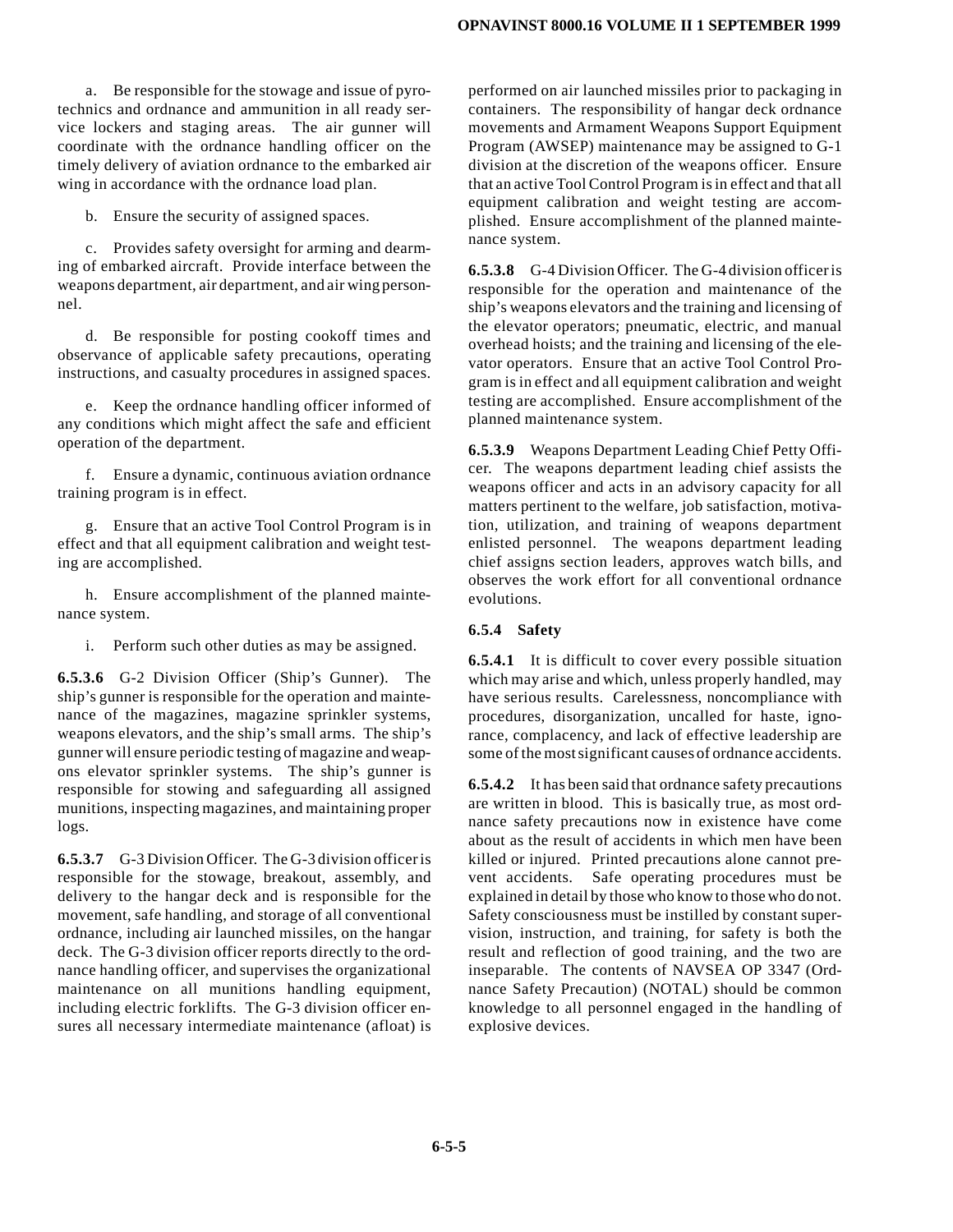# **6.5.5 Ordnance and Ammunition Requisitioning and Issue**

**6.5.5.1** All ordnance and ammunition necessary to support the ship's fill allowance, mission load, and air wing training requirements will be ordered by the weapons department. The weapons officer shall ensure timely submission of ordnance and ammunition requisitions to meet planned operations. The weapons officer shall submit requisitions as provided in the current revisions of NA-VORDCENINST 8010.2A (NOTAL) and CINCPACFL-TINST 8010.12 (NOTAL). All requisitions for conventional ordnance and ammunition, not to be filled from in-theater assets, shall be sent to the Ships Parts Control Center. Include the inventory manager as an information addressee in requisitions for non-fleet assets sent via naval message.

**6.5.5.2** No ordnance and ammunition will be issued to embarked units without prior authorization of the ordnance handling officer. All ordnance and ammunition listed on the daily ordnance load plan shall be issued to support flight operations. Ordnance and ammunition not included on the load plan (cartridge actuated devices, small arms, etc.) will be issued in the following manner: the requisitioning squadron or department shall submit a standard DD form 1348, signed by the air wing ordnance officer, to the weapons department, indicating the type, naval ammunition logistics code, quantity, and desired issue time. Upon arrival, the ordnance and ammunition may be picked up at a designated delivery point, depending on the type and quantity of ordnance and ammunition. Personnel picking up the ordnance and ammunition shall be qualified and certified in accordance with applicable instructions and sign for the material delivered. The air wing commander will provide a listing of these certified personnel to the aviation weapons movement control station immediately upon embarkation of the air wing.

# **6.5.6 Ordnance and Ammunition Upload and Backload**

**6.5.6.1** General. The ordnance and ammunition necessary for supply and resupply of the ship's mission load and shipfill allowance is normally loaded or backloaded during underway periods. Therefore, a plan for the expeditious but safe accomplishment of the evolution is an absolute necessity to reduce alongside time. It is imperative that each individual involved know exactly what will be expected of him. An uploaded and backloaded plan will be published prior to each evolution. The plan (CV/ CVN Notice 8023.1) will assign responsibilities and provide specific procedures or instructions to be followed during the upload or backload.

**6.5.6.2** Air Launched Missile Presentencing. All air launched missiles and 8E cognizance materials must undergo a missile presentencing inspection prior to download for the purpose of determining those assets that require retest and recertification and those that are readyfor-issue to other activities. The inspection is performed under the cognizance of the Naval Air Warfare Center Weapons Division, Point Mugu, Fleet Weapons Support Team or by the off loading ships Intermediate Level personnel. The ship shall provide the following to assist in the inspection

a. DD 1348 shipping documents.

b. Serial numbers of all 8E cognizance material on board.

c. Identification by serial number of those missiles which have been used for ready service, or captive carried.

**6.5.6.3** Packaging and Handling Team. Prior to download, all weapons must be palletized in fleet issue unit loads in accordance with applicable MIL-STD-1323 (WR54). Naval Weapons Handling Center Earle provides personnel to assist in this effort. The Naval Weapons Handling Center will provide the ship with the latest edition of MIL-STD-1323 (WR54) (NOTAL) and a list of required material (banding, wood, etc.) if provided with a list of weapons by type and quantity to be downloaded. The team's services can be requested by message to the applicable type commander.

#### **6.5.6.4** Assignment of Responsibilities

### **6.5.6.4.1** Weapons Officer

a. Exercise overall responsibility for the execution of ammunition handling evolutions.

b. Keep the commanding officer, executive officer, and the officer of the deck informed regarding programs and estimated time of completion of the evolution.

**6.5.6.4.2** Ordnance Handling Officer

a. Supervise the evolution under the direction of the weapons officer.

b. Inform the officer of the deck or the navigator when the weapons department is manned and ready for underway replenishment or Vertical Replenishment (VERTREP) of ammunition.

c. Ensure that safety precautions are promulgated and that all personnel involved are properly indoctrinated.

d. Ensure proper stowage of all ammunition.

e. Ensure proper accounting and reporting.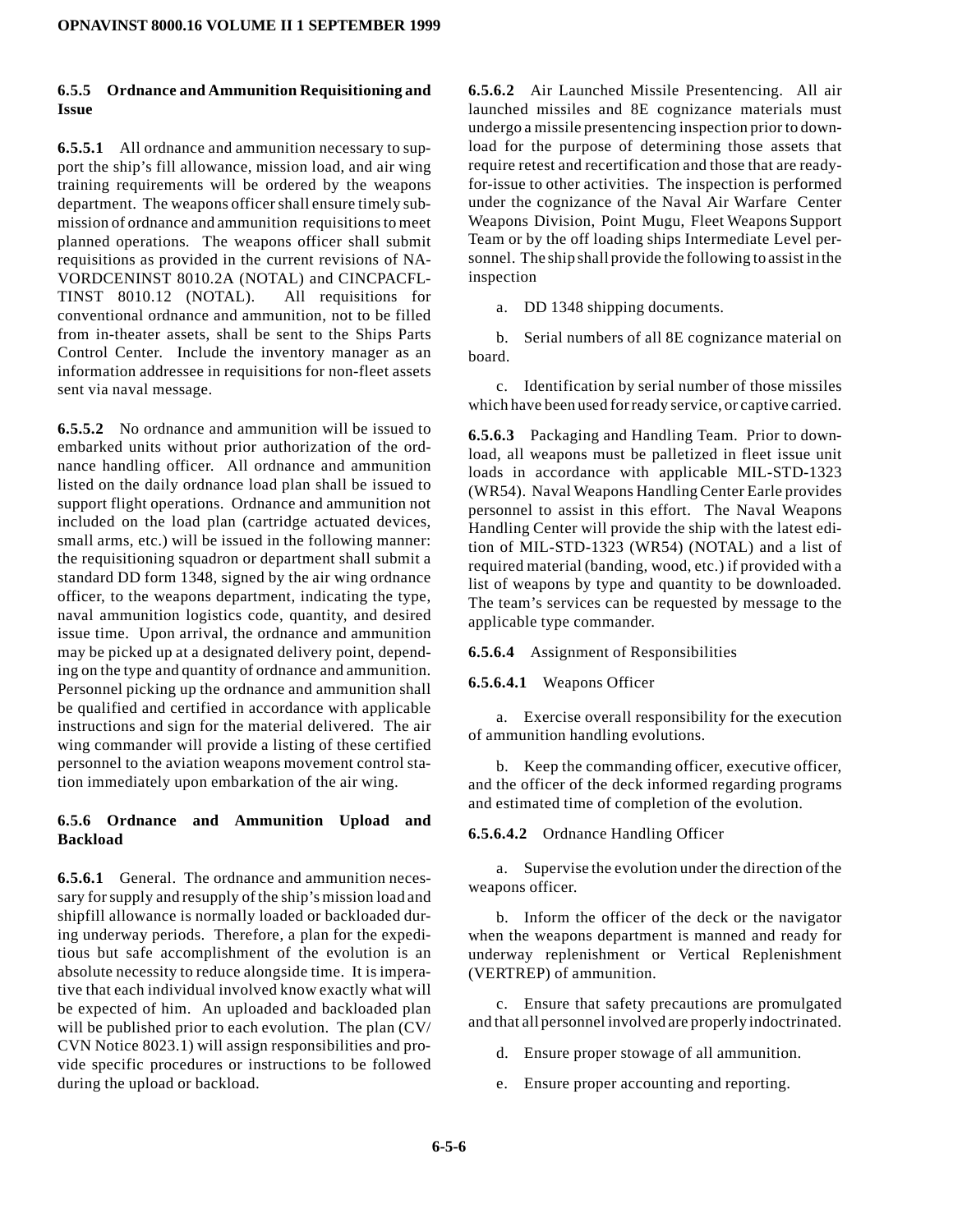#### **OPNAVINST 8000.16 VOLUME II 1 SEPTEMBER 1999**

f. Direct the movement of ammunition.

**6.5.6.4.3** Air Officer

a. Ensure required aircraft elevators are manned.

b. Ensure conflagration stations are manned.

c. Ensure twin-agent units and MB-5 fire truck are manned.

d. Ensure flight and hangar decks are properly spotted in accordance with the onload or offload plan.

e. Provide landing signal personnel for VERTREP.

f. Ensure primary flight control is manned.

g. Conduct VERTREP.

h. Provide the aviation weapons movement control station and officer of the deck with an up-to-date VER-TREP count.

**6.5.6.4.4** Navigator

a. Ensure the officer of the deck is briefed not to conduct any drills during ordnance handling evolution.

b. Keep the ordnance handling officer advised of any adverse weather conditions.

**6.5.6.4.5** Safety Officer. Ensure adequate safety observers are available.

**6.5.6.4.6** Aircraft Intermediate Maintenance Department Officer

a. Ensure all available forklifts are ready for use and certified for explosive handling in accordance with NAV-SEA OP 4098.

b. Ensure qualified forklift maintenance personnel are available.

c. Ensure qualified forklift operators are available.

**6.5.6.4.7** Supply Officer

a. Provide refreshments during evolution.

b. Provide box lunches as required.

**6.5.6.4.8** Chief Engineer

a. Ensure pump rooms and aqueous film forming foam stations are manned as applicable.

b. Provide support and maintenance personnel for weapons elevators and communication systems.

c. Ensure that the ship has no more than a 3 degree list and that no unauthorized hot work isin progressduring the evolution.

**6.5.6.4.9** Medical Officer

a. Provide corpsmen as per load plan.

b. Ensure ship's dispensary is prepared to receive possible casualties.

**6.5.6.4.10** Deck Officer

a. Ensure preparation and manning of convention replenishment stations for ammunition transfer.

b. Provide weapons department and the officer of the deck updated with transfer lift count.

**6.5.6.4.11** Marine Detachment

a. Provide security personnel during evolution.

b. Provide working party personnel in accordance with load plan.

**6.5.6.4.12** Officer of the Deck. When notified by the ordnance handling officer, set emission control conditions, smoking condition, and ensure bravo flag ishoisted.

**6.5.6.4.13** Air Wing Commander. Provide squadron augmentee personnel as required

**6.5.6.4.14** Chief Master-at-Arms. Provide master-atarms as required.

**6.5.6.4.15** EOD Officer. Ensure EOD personnel are properly positioned during entire evolution.

**6.5.7 Aviation Weapons Movement Control Station or Aviation Ordnance Control Station.** The aviation weapons movement control station, usually called "ordnance control," provides the centrally located control station and communication network necessary to coordinate and control all weapons movement on the carrier. The control station is manned by a select cadre of ordnance personnel under the supervision of the ordnance handling officer. The aviation weapons movement control station is the only location within the weapons department that has direct communication with damage control central, bridge strike operations, flight deck control, EOD, primary magazines and all ammunition transfer and staging areas. Additional functions of the aviation weapons movement control station are as follows:

a. Acts as primary contact point for emergencies involving explosive ordnance.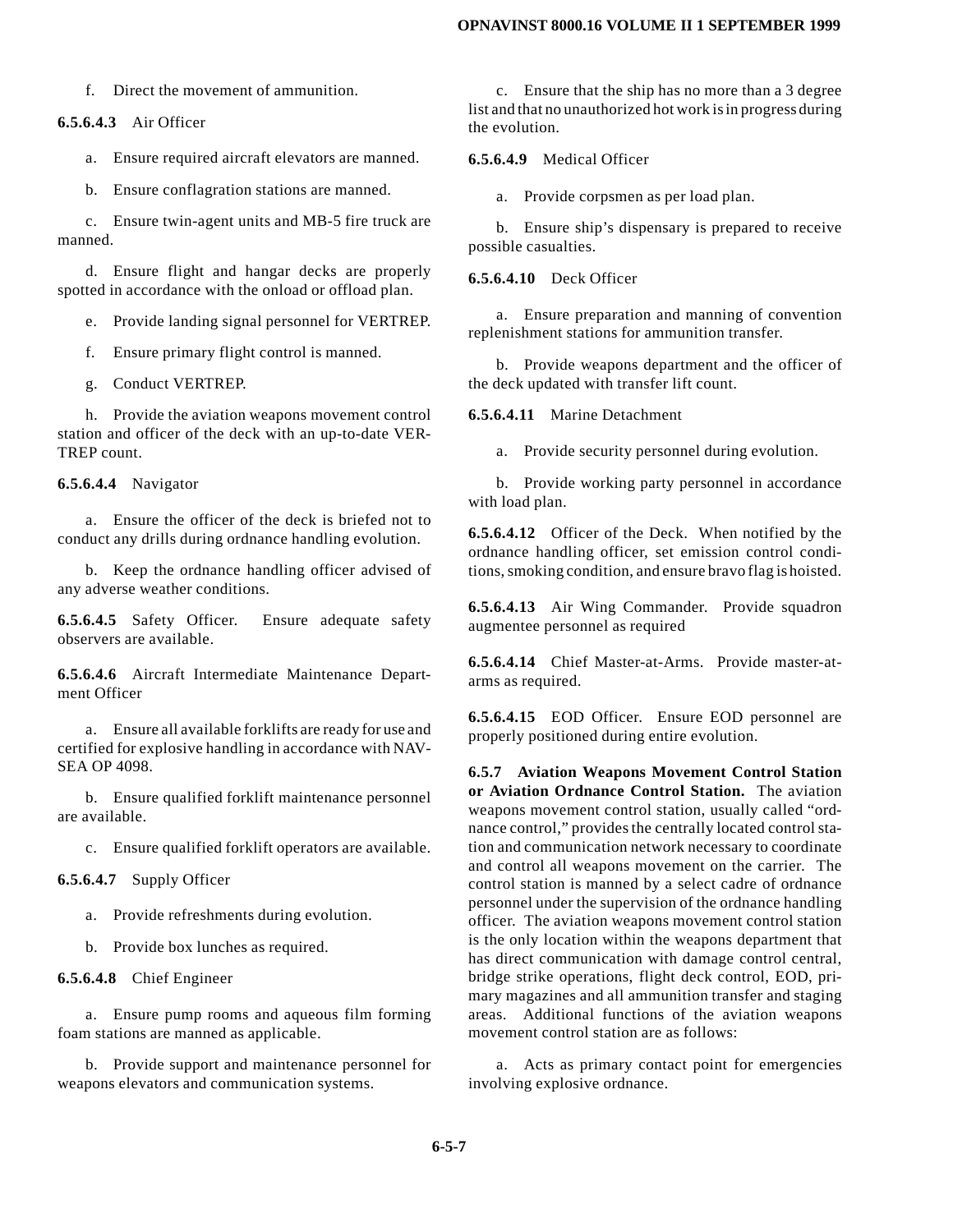b. Maintains an accurate and current log of all significant events.

c. Maintains the location of all ordnance outside of magazines.

d. Maintains accurate records of breakout of ordnance in support of the daily ordnance load plan including any changes.

e. Monitors the issue and receipt of all ordnance and expenditures.

f. Distributes the daily air ordnance plan to departmental personnel.

g. Monitors and keeps cognizant personnel advised of any out-of-the ordinary occurrences, changes to load plan, accidents, incidents, system malfunctions, magazine floodings, high temperature alarms, etc.

## **6.5.8 Improved Rearming Rate System**

**6.5.8.1** As more complex aircraft with greater combat capabilities are developed, the ship's task in support of these aircraft becomes more demanding. The Improved Rearming Rate System (IRRS) was initiated to maximize the full capability of the carrier-based aircraft. It also improves airborne weapons handling and stowage capability throughout the logistic sequence, increases the survivability of an aircraft carrier in a combat environment by maximizing the amount of ordnance handled inside the protective armored envelope, and increases the volume of ordnance available for loading onto strike aircraft.

**6.5.8.2** Objectives of the IRRS are to:

a. Optimize support equipment quantities and capabilities.

b. Optimize airborne weapons strikedown and strikeup.

c. Optimize methodology training for weapons personnel.

d. Minimize sortie recycle time.

e. Minimize alongside time during replenishment.

f. Enhance the efficiency of the carrier's conventional aviation ordnance evolution through advanced hardware design.

Minimize ordnance personnel peak demand.

**6.5.8.3** Key Elements of the IRRS

**6.5.8.3.1** The key elements of the IRRS are organizational structure, communications, load plans, support equipment, support spaces, elevators, assembly evolutions, ordnance flow routes, and the single hoist ordnance loading system.

**6.5.8.3.2** To ease the burden and reduce the dangers of handling ordnance, many special items of handling equipment have been designed. This equipment is generally painted yellow (except for strongbacks, lifters, and some hoists). The gear includes fork trucks, pallet jacks, hoists, weapon skids, and skid adapters. Much of this equipment comes under the armament weapons support equipment program as discussed in volume II section 8.

**6.5.8.4** System Support Equipment

**6.5.8.4.1** Weapons carriers provide a quick means of attaching ordnance to a hoisting device. Using overhead rails, items can be moved from one area to another. In bomb assembly, they are used to lift the bombs from pallets to the bomb assembly stand and from the stand to a skid.

**6.5.8.4.2** Bomb Assembly Stand A/F32K-1/1A has four trays on top of rollers. The rollers under each tray permit a 360-degree rotation of the bomb. The stand places the weapon at the optimum personnel work height and the individual sections collapse for ease of stowage. The stand supports bombs and other weapons during buildup to provide assembly line efficiency with reduced personnel fatigue.

**6.5.8.4.3** The AERO 21 weapon skid is the main weapons support equipment item (along with its various adapters) used in carrier aviation ordnance support.

**6.5.8.4.4** The AERO 12/C bomb skid, with adapters, provides a means of transporting ordnance in the assembly area and on the hangar and flight decks.

**6.5.8.5** Storage and Handling Areas. Storage and handling areas are those spaces used in aviation ordnance evolutions. The key areas related to IRRS are magazines, assembly areas, staging and transfer areas, and other support areas.

a. Ready Service Magazines, Lockers, and Inert Stowage Spaces. Magazines, lockers, and stowage spaces are conveniently located spaces above the waterline used to stow a small amount of ready-for-issue ordnance items, including missiles.

**6.5.8.5.1** Magazines. The term magazine, in reference to the storage of ordnance and ammunition aboard ship, means any compartment or locker which is used for the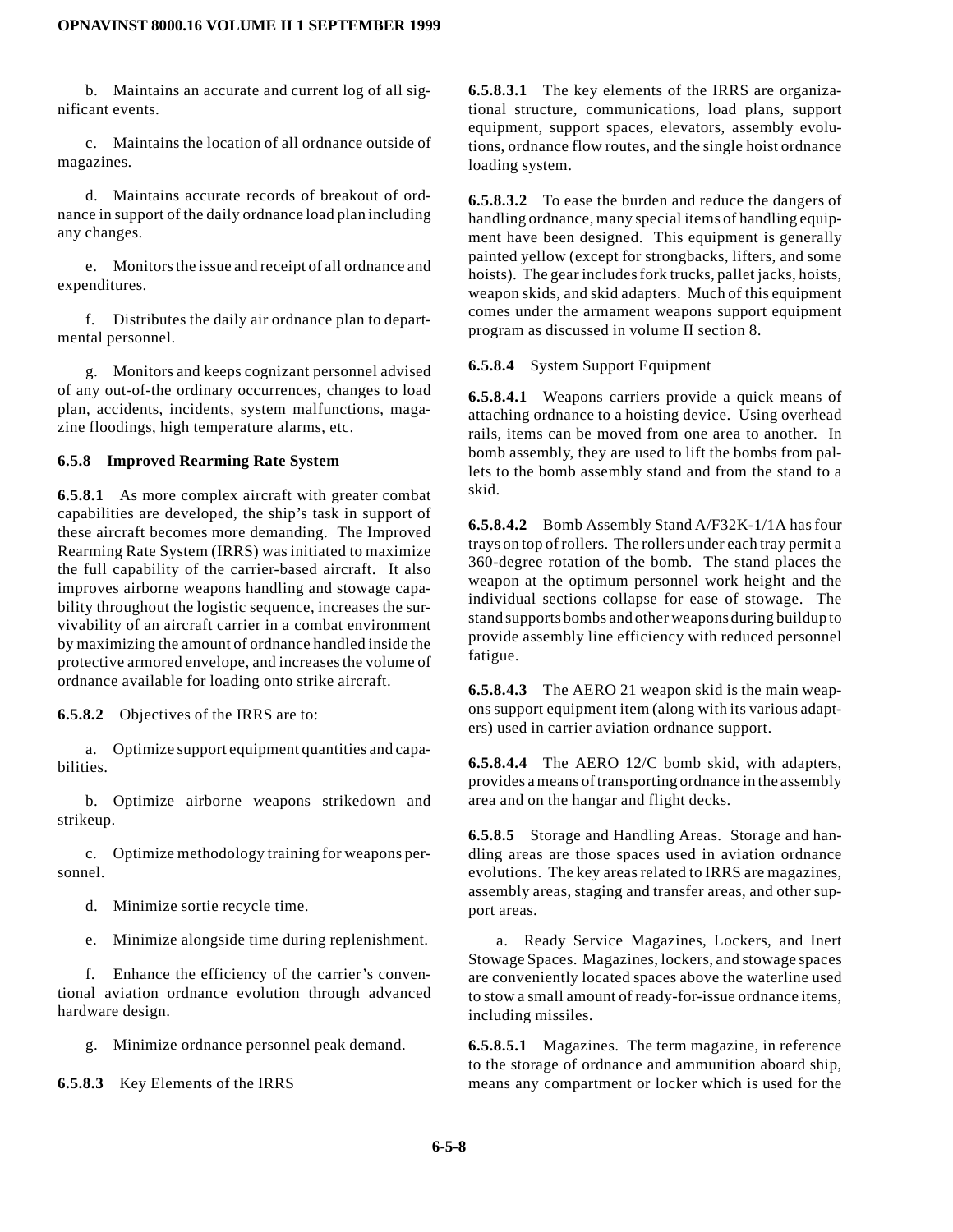storage of explosives or munitions pyrotechnics of any kind. Magazines are designed by the Naval Sea Systems Command (COMNAVSEASYSCOM). Specific design considerations are given to individual weapons peculiarities and the total explosive content of the weapons to be stowed. Types of weapons to be stowed in each class of naval vessel are determined by Chief of Naval Operations and are largely influenced by type commander and fleet commander in chief (threat scenario) inputs. When the quantity and type of weapons are determined, the Chief of Naval Operations directs COMNAVSEASYSCOM to produce a ship's technical manual for shipboard stowage and handling of airborne weapons. Concurrently, the Naval Inventory Control Point is tasked with producing a "COM-NAVSEASYSCOM Shipfill and Mission Load Listing" for the individual ship involved. NAVSEA OP 4 is the weapons department authority regarding the handling and stowage of ammunition afloat (figure 6-5-3). The COM-NAVSEASYSCOM magazine arrangement planning aide assists the weapons departments in determining the exact quantities of weapons that can be stowed in any particular magazine. NAVSEA OP 3347 gives the safety regulations governing weapons handling evolutions. Magazines onboard aircraft carriers are of two basic types: primary and ready service.

a. Primary Magazines. Primary (sometimes referred to as "deep stow" magazines) are designed to accommodate the ship's complete allowance of ammunition. They are located below the main deck and below the waterline within the armored envelope. They are equipped with high temperature alarms, flooding alarms, and automatic salt water sprinkler systems and have the capability of being securely locked.

b. Ready Service Magazines, Lockers, and Inert Stowage Spaces. Magazines, Lockers, and stowage spaces are conveniently located spaces above the water• line used to stow a small amount of ready• for• issue ordnance items, including missiles.

**6.5.8.5.2** Assembly Areas. Assembly areas are controlled spacesbelow deck that are designated for assembly of conventional weapons. It is common on most aircraft carriers to have two assembly areas, one in the forward section of the ship and one in the aft section of the ship. The areas are located on the fourth or fifth deck, depending on the class of the carrier. The assembly area can also be used to load Multiple Ejector Racks (MER) or Triple

Ejector Racks (TER). The mess deck can also be used as an alternate assembly area.

**6.5.8.5.3** Staging and Transfer Areas. These are areas in which ordnance is temporarily accumulated or is transit. The transfer area will usually afford the safest and quickest route of travel from buildup to staging areas. Staging areas (flight deck, hangar deck, sponsors) are used to stow a ready supply of complete assembled weapons which is readily available to the air wing for loading. All weapons in staging areas shall:

a. Be on mobile trucks or skids.

b. Be convenient to jettison ramps.

c. Have two clear access routescovered by sprinkler systems or manned fire hoses.

d. Be located as far as practical from fueling stations and liquid oxygen carts.

e. Be manned and have provisions for physically securing the weapons.

**6.5.8.6** Weapons Elevators. Weapons elevators are the "backbone" of the aircraft carrier's weapons handling system. They provide the means to vertically transfer weapons from the magazinesto the required deck. All elevators are classified as either upper or lower stage. Upper stage elevators operate between the second deck and the main or flight deck. Lower stage elevators operate below the main deck. Elevator systems vary depending on the class of the carrier. Specific guidelines can be found in the particular carrier's operating instructions.

**6.5.8.7** Preloading MERs and TERs. The techniques and hardware necessary to preload MERs and TERs were developed under IRRS to increase deliverable weapons tonnage and reduce aircraft rearming time. As a result, a more efficient and safer aircraft loading procedure has evolved which requires fewer personnel and less equipment on the flight deck. IRRS establishes a MER and TER preloading area below the deck where assembled bombtype weapons, prepositioned on a skid, are attached to the MERs and TERs. The entire assembly (rack and weapons) is then transferred to the flight deck for loading onto embarked aircraft. Prior to IRRS, MERs and TERs remained on the aircraft and were manually loaded one by one.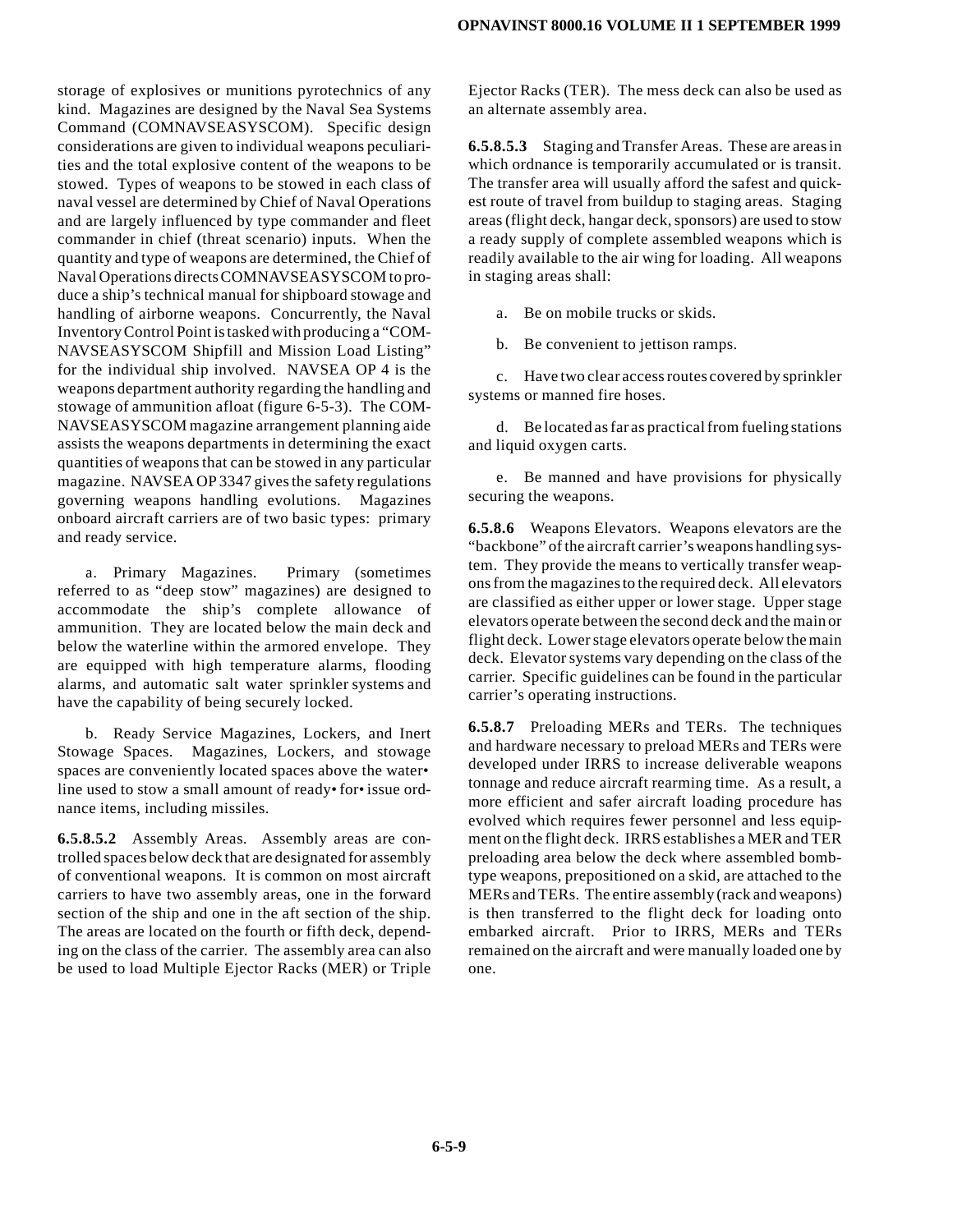|                              | Reference: NAVSEA OP 4                                                   |          |  |  |
|------------------------------|--------------------------------------------------------------------------|----------|--|--|
| <b>Item</b>                  |                                                                          | Page     |  |  |
| 1.                           | Conflicts with other publications                                        | $1-4$    |  |  |
| 2.                           | <b>Ammunition Distribution</b>                                           | $1-9$    |  |  |
| 3.                           | <b>Anticipating Requirements</b>                                         | $1 - 41$ |  |  |
| 4.                           | Shipment of Explosives                                                   | $1 - 42$ |  |  |
| 5.                           | Units of Issue                                                           | $1 - 43$ |  |  |
| 6.                           | Ships Fill Allowance                                                     | $1 - 53$ |  |  |
| 7.                           | <b>Training Allowance</b>                                                | $1 - 54$ |  |  |
| 8.                           | <b>Special Allowances</b>                                                | $1 - 55$ |  |  |
| 9.                           | <b>Mission Load Allowances</b>                                           | $1 - 56$ |  |  |
| 10.                          | <b>Ammunition Issue Procedures</b>                                       | $1 - 57$ |  |  |
| 11.                          | Commanding Officers Responsibility for Maintaining Ammunition Allowances | $1 - 68$ |  |  |
| 12.                          | Applicability of Safety Regulations                                      | $1 - 71$ |  |  |
| 13.                          | <b>Command Relationships</b>                                             | $2 - 5$  |  |  |
| 14.                          | Commanding Officer of Ammunition Activity Responsibilities               | $2 - 6$  |  |  |
| 15.                          | Unit Afloat Responsibilities                                             | $2 - 12$ |  |  |
| <b>Ammunition Facilities</b> |                                                                          |          |  |  |
| 1.                           | Housekeeping                                                             | $2 - 23$ |  |  |
| 2.                           | Fire Fighting                                                            | $2 - 24$ |  |  |
| 3.                           | Use of Flame or Spark Producing Devices                                  | $2 - 25$ |  |  |
| 4.                           | <b>Battery Charging Operations</b>                                       | $2 - 26$ |  |  |
| 5.                           | Permissible Hand Tools                                                   | $2 - 27$ |  |  |
|                              |                                                                          |          |  |  |
|                              |                                                                          |          |  |  |

# **Figure 6-5-3. General Regulations for Ammunition**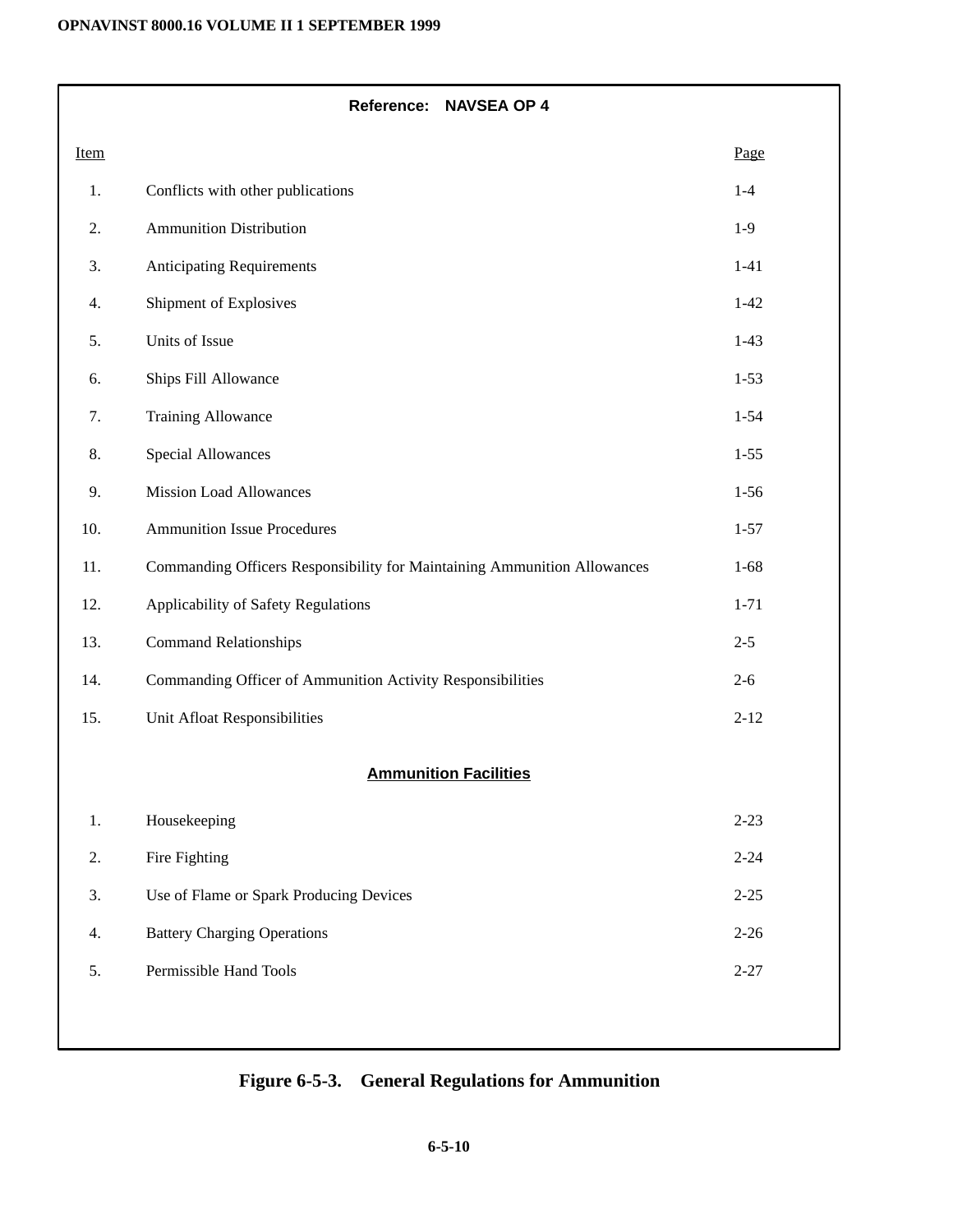# **Reference: NAVSEA OP 4 Grounding** <u>Item Page</u> 1. Permissible Grounds 2-33 2. Prohibited Grounds 2-34 3. Grounding of Weapons During Assembly, Disassembly and Checkout 2-38 4. Ground of Aircraft 2-40 5. Weapon Shorting Plug and Dust Cover Removal 2-42 **Ammunition Replenishment/Loading/Offloading** 1. Cargo Handling During Ammunition Handling 2-47 2. Steadying Lines During Transfer 2-47 3. Atmospheric Disturbances 2-48 4. Hazards of Electromagnetic Radiation to Ordnance (HERO) 2-52 5. Arrival Conference 2-56 6. Number of Personnel 2-58 7. Visitors 2-58 8. Supervisor Training 2-60 9. Personnel Operating Mobile Equipment Transporting Explosives 2-61 10. Red Flag 2-63 11. Protection from the Sun 2-64 12. Approved Lighting 2-66 13. Door and hatch Safety Interlocks 2-67 14. Explosive Ordnance Disposal 2-70

# **Figure 6-5-3. General Regulations for Ammunition (Cont'd)**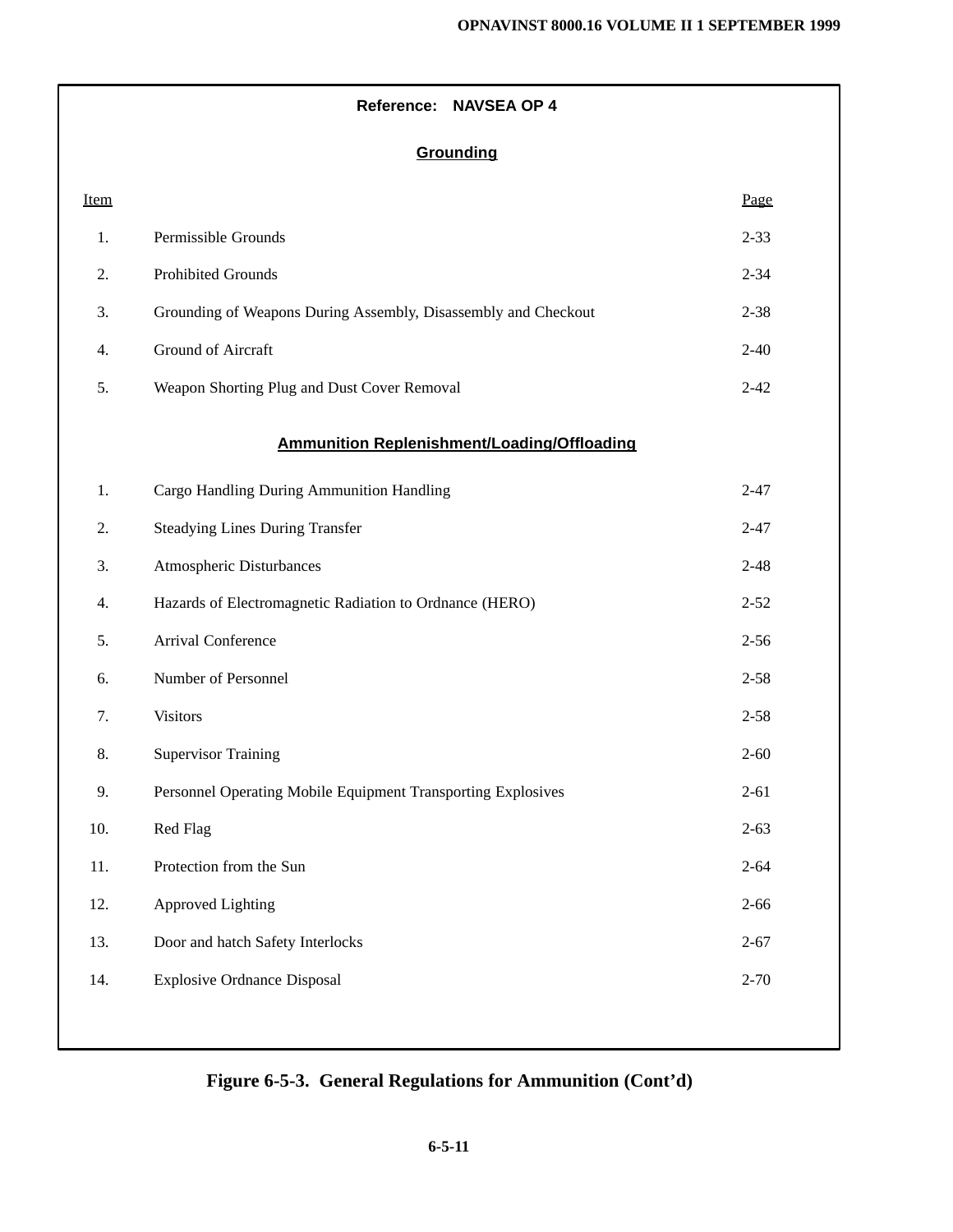# **Reference: NAVSEA OP 4**

# **Handling Equipment**

| <u>Item</u>                                               |                                                                           | Page       |  |  |
|-----------------------------------------------------------|---------------------------------------------------------------------------|------------|--|--|
| 1.                                                        | Condition of Equipment                                                    | $2 - 79$   |  |  |
| 2.                                                        | Test and Inspection of Equipment                                          | $2 - 80$   |  |  |
| 3.                                                        | Danger Circle Around Gun Mounts                                           | $2 - 84$   |  |  |
| 4.                                                        | Storing and Transfer at Sea Equipment                                     | $2 - 74$   |  |  |
| 5.                                                        | Bomb Hoists, Lifts, and Accessories                                       | $2 - 85$   |  |  |
| 6.                                                        | Bomb, Mine, and Torpedo Skids, Trucks, Trailers, Dollies, and Accessories | $2 - 87$   |  |  |
| <b>Industrial Materials Handling Equipment</b>            |                                                                           |            |  |  |
|                                                           |                                                                           |            |  |  |
| 1.                                                        | <b>Qualified Operators</b>                                                | $2 - 89.1$ |  |  |
| 2.                                                        | Inspection Prior to Use                                                   | 2-89.2     |  |  |
| 3.                                                        | Use of Equipment                                                          | $2-90$     |  |  |
| 4.                                                        | Painting of Equipment                                                     | $2 - 91$   |  |  |
| 5.                                                        | Safety Devices on Equipment                                               | $2 - 92$   |  |  |
| 6.                                                        | Weight of Equipment/Rated Capacity in View of Operator                    | $2 - 93$   |  |  |
| <b>Handling, Loading of Aircraft and Special Handling</b> |                                                                           |            |  |  |
| 1.                                                        | Minimum Handling Operations                                               | $2 - 96$   |  |  |
| 2.                                                        | <b>Aircraft Loading Drills</b>                                            | 2-97       |  |  |
| 3.                                                        | Loading and Fueling Aircraft Simultaneously                               | $2-98(2)$  |  |  |
| 4.                                                        | <b>Target and Tracking Flares</b>                                         | $2 - 118$  |  |  |
|                                                           |                                                                           |            |  |  |
|                                                           |                                                                           |            |  |  |
|                                                           |                                                                           |            |  |  |

# **Figure 6-5-3. General Regulations for Ammunition (Cont'd)**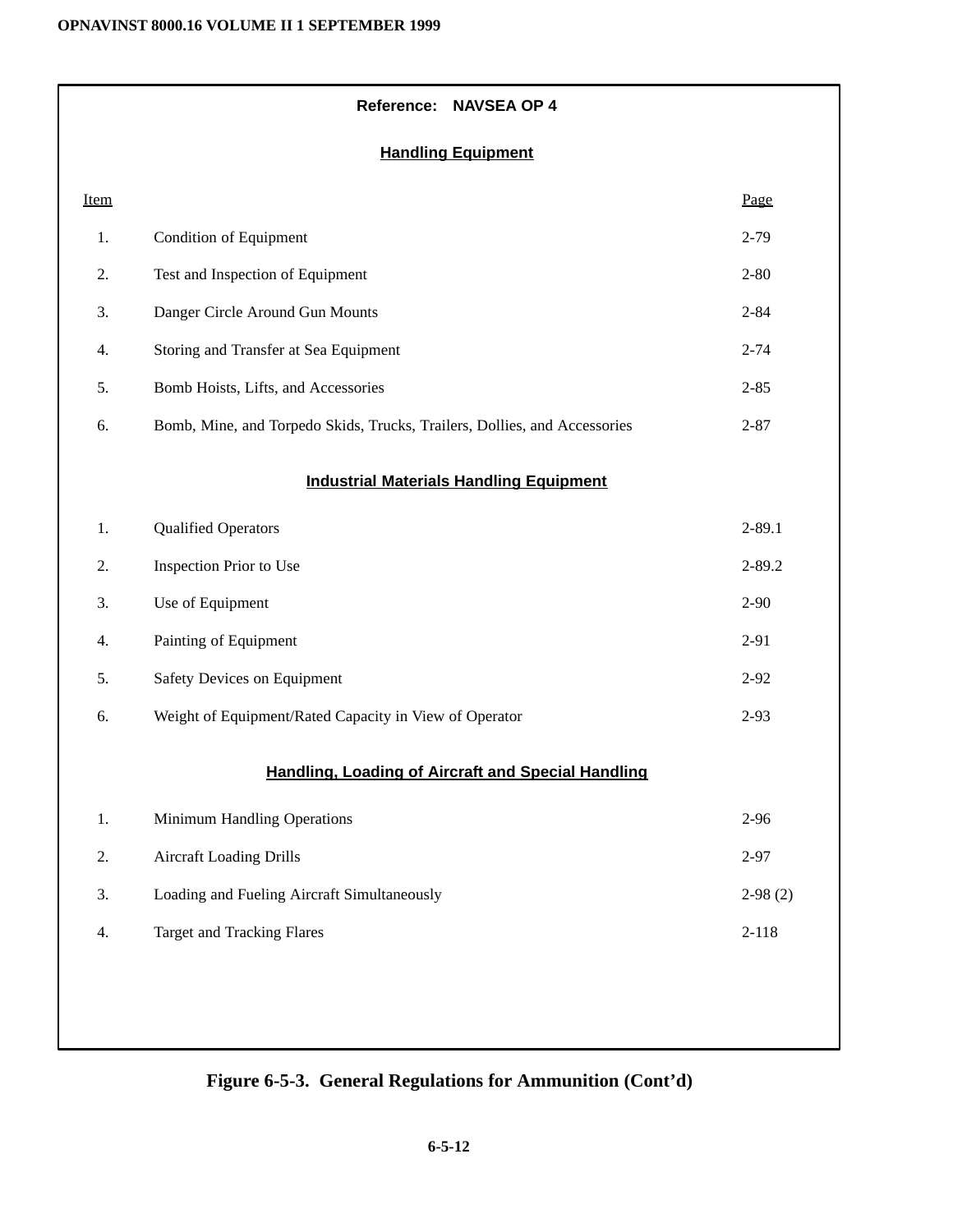|                                          | <b>NAVSEA OP 4</b><br>Reference:                              |                |  |  |
|------------------------------------------|---------------------------------------------------------------|----------------|--|--|
|                                          | Handling, Loading of Aircraft and Special Handling (Cont'd)   |                |  |  |
| <b>Item</b>                              |                                                               | Page           |  |  |
| 5.                                       | Liquid Propellant Engines and FAE Weapons                     | 2-122 to 2-125 |  |  |
| 6.                                       | Special Clothing and Equipment for Monitoring Hypergolics     | $2-124(4)(5)$  |  |  |
| 7.                                       | Otto Fuel Handling and Storage                                | $2 - 126$      |  |  |
| <b>Ammunition Storage</b>                |                                                               |                |  |  |
| 1.                                       | Magazine Properly Identified as to Contents                   | $3 - 2$        |  |  |
| 2.                                       | Security of Stows                                             | $3-43$         |  |  |
| 3.                                       | Stowage Compatibility Aboard Ship                             | $3 - 35$       |  |  |
| 4.                                       | <b>Explosives Properly Secured</b>                            | $3 - 42$       |  |  |
| 5.                                       | Metal Dunnage Grounded                                        | $3 - 30$       |  |  |
| 6.                                       | <b>Magazine Cleanliness</b>                                   | $3-47$         |  |  |
| 7.                                       | Non-skid on Magazine Deck                                     | $3 - 29$       |  |  |
| 8.                                       | Space Under Bottom Row for Cleaning                           | $3 - 27$       |  |  |
| 9.                                       | Hooks Used in Handling Ammunition Moused to Prevent Unhooking | $2 - 79$       |  |  |
| <b>Visual Surveillance of Ammunition</b> |                                                               |                |  |  |
| 1.                                       | <b>Commanding Officer Responsibilities</b>                    | $4 - 6$        |  |  |
| 2.                                       | <b>Magazine Temperature Recording</b>                         | $4-9$          |  |  |
| 3.                                       | Magazine Inspection Documentation                             | $4 - 10$       |  |  |
|                                          |                                                               |                |  |  |
|                                          |                                                               |                |  |  |
|                                          |                                                               |                |  |  |

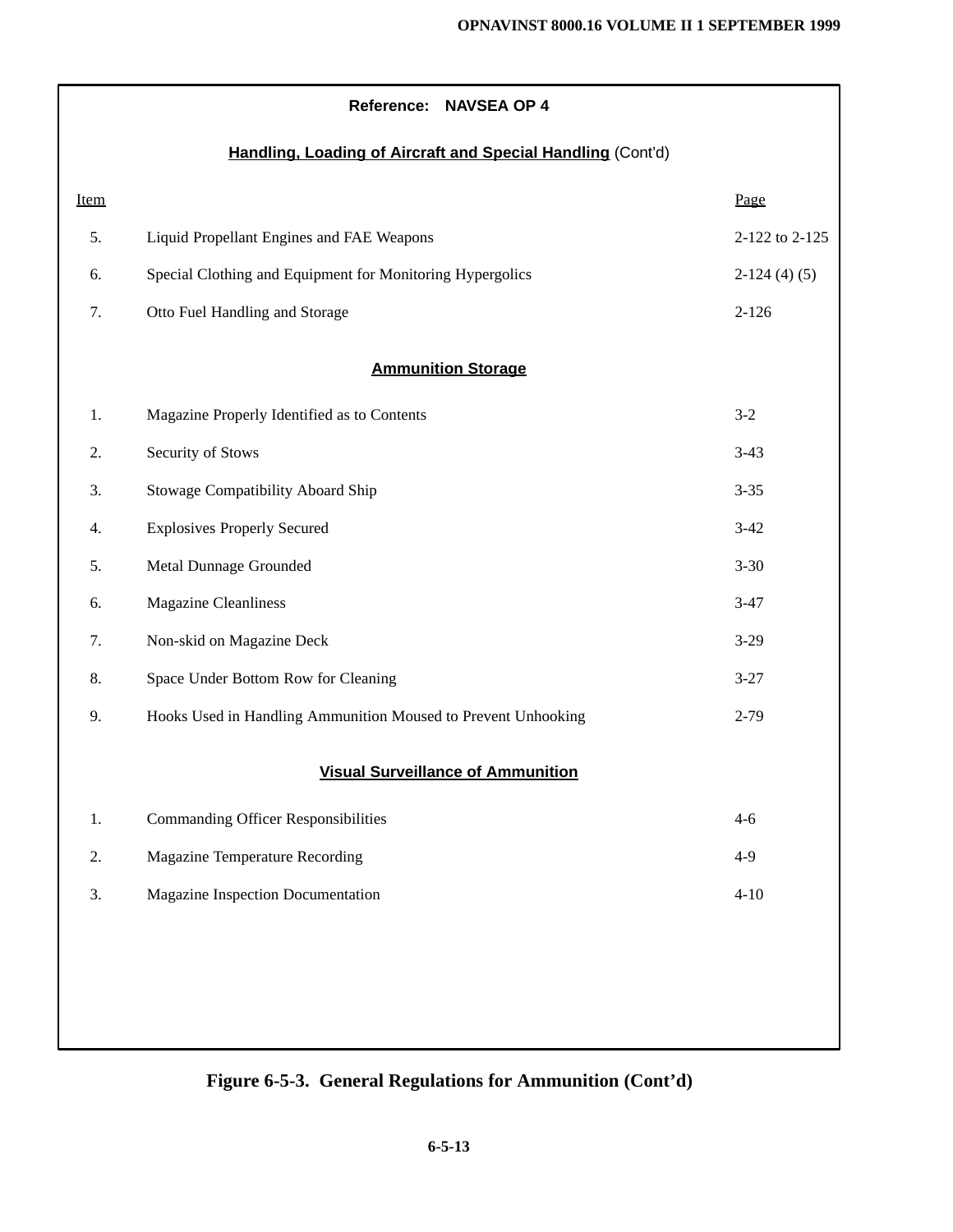# **Reference: NAVSEA OP 4 Maintenance and Assembly of Ammunition** <u>Item Page</u> 1. Authorized Maintenance 5-1 2. Forbidden Maintenance 5-8 **Return of Ammunition** 1. Units Afloat Responsibilities 6-12 2. Identification And Segregation 6-15 3. Ammunition Activities' Responsibilities 6-18 4. Return Of Ammunition Through Explosive Anchorages 6-23 **Records and Reports** 1. Record of Ammunition Components 7-3 2. Ammunition Data Card 7-4 3. Magazine Temperature Log 7-5 4. Special Reports

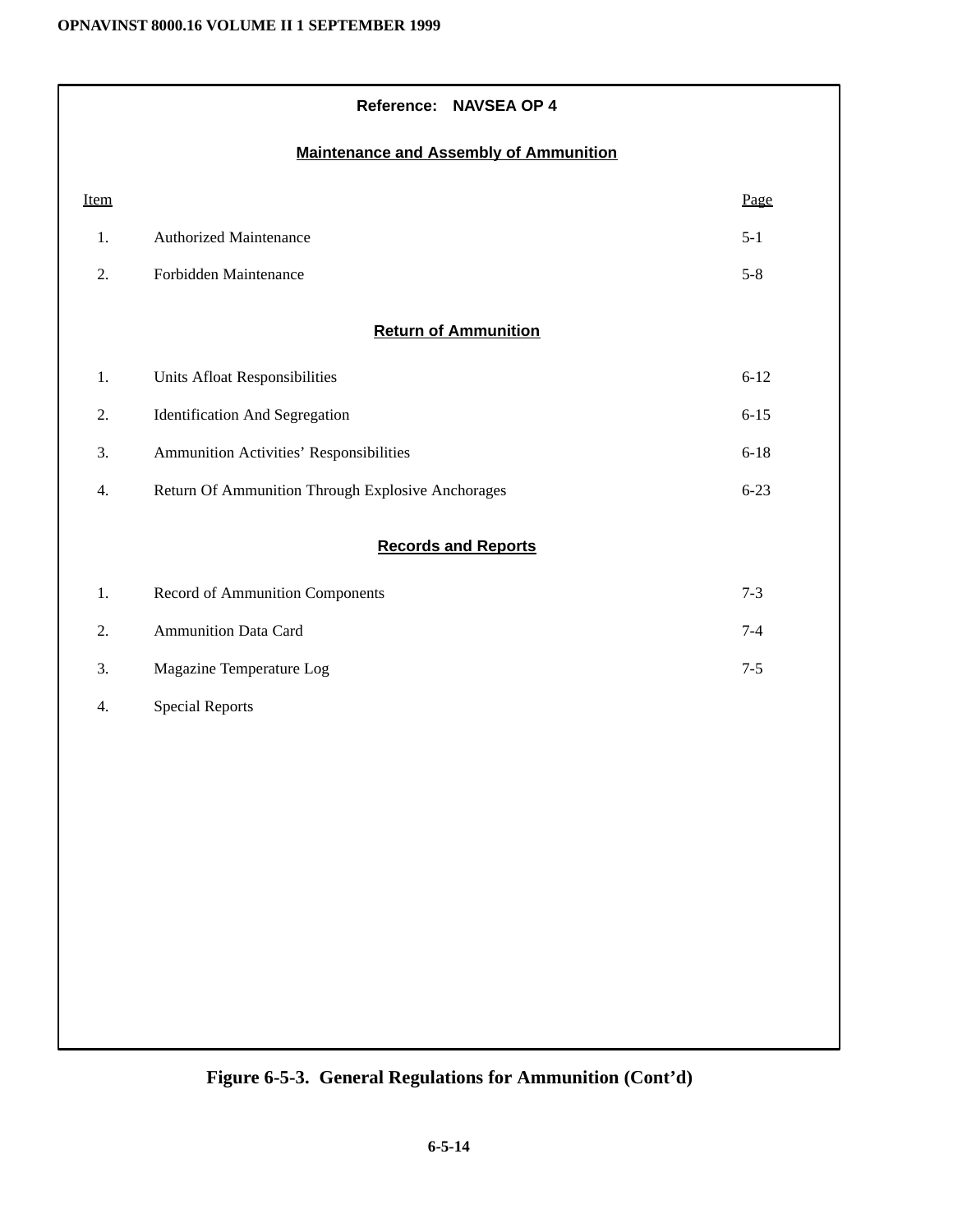**6.5.8.8** General Evolutions and Flow. Airborne weapons handling evolutions introduce a degree of risk in carrier operations that requires careful planning and preparation. The necessity to train for and to conduct combat operations requires the acceptance of certain risks which cannot be avoided in the handling of ordnance on board CVs and CVNs. The flow of weapons from or to magazines, assembly areas, and staging areas must be timely and safe.

**6.5.8.8.1** Breakout. Breakout involves the physical removal of ammunition from magazines. Breakout is accomplished by various means, such as palletized loads using forklifts and low lift pallet trucks. Containerized weapons are decanned utilizing overhead hoists, and weapon components are broken out manually (i.e., fuzes, booster, fins, pyrotechnics, etc.). Weapons are broken out under the direction of the ordnance handling officer in accordance with the daily load plan. The breakout crew records type, quantity, and lot number and passes the information to the aviation weapons movement control station.

**6.5.8.8.2** Assembly. Assembly takes place in one of the designated bomb assembly areas. Components broken out from stowage are assembled by the bomb assembly crew which is under the direction of the G-3 division officer. The assembled weapons are placed on weapons skids and transferred by weapons department personnel to the staging area.

**6.5.8.8.3** Aircraft Loading. This is accomplished by air wing ordnance personnel in accordance with applicable directives and is the end product of the IRRS. The ordnance that may be carried varies with the performance and structural design of the aircraft and the characteristics of the ordnance items.

### **6.5.8.9** IRRS Rates

**6.5.8.9.1** Strikeup Rate. The time frame goal for the transportation of weapons from the magazine to the hangar or flight deck is 49 tons in 22 minutes. This goal is being achieved on CV-59 and newer ships. On the older carriers, the rate is 40 tons in 30 minutes.

**6.5.8.9.2** Strikedown Rates. The time frame goal for transportation of weapons, staged on the flight and hangar deck, to the magazines is 200 tons per hour. This goal is achievable on CV-59 and newer ships.

**6.5.8.9.3** Alongside Time. The alongside times for initial and resupply evaluations has been reduced by approximately 60 percent. Initial supply time has dropped from 32 hours to 10 hours and resupply times has been reduced from 10 hours to 4 hours.

# **6.5.9 Aircraft Loading, Arming, Dearming, Rearming, and Downloading**

**6.5.9.1** Weapons handling evolutions in support of and by the embarked air wing introduce an ever increasing degree of risk in carrier operations. To minimize the degree of risk involved, standardized procedures as set forth in the CV/CVN NATOPS manual and the applicable Naval Air Systems Command (COMNAVAIRSYSCOM) conventional weapons loading manuals and checklists shall be followed. These publications provide the best available operating instructions for most circumstances; however, no manual is a substitute for sound judgment and effective supervision. It is incumbent on all personnel to stop any ordnance handling evolution which appears to be unsafe and to report the circumstances to any ship or air wing officer immediately.

**6.5.9.2** Responsibilities

**6.5.9.2.1** The air officer shall ensure that:

a. All hangar deck conflagration stations are manned.

b. There are clear access routes to weapons elevators. If flight deck weapons elevators are inaccessible, provide for an aircraft elevator as an alternate.

c. Recommendations are made pertaining to recovery of aircraft with hung ordnance in accordance with the CV/CVN NATOPS manual (see figure 9-5-4). Announcements of hung or unexpended ordnance are passed to flight deck personnel.

d. Clear dearming areas are available during recovery of forward firing ordnance.

e. Proper fire stations and equipment are manned.

**6.5.9.2.2** The weapons officer shall ensure that:

a. There is a breakout of the proper types and quantities of ordnance to fulfill the requirement set forth in the conventional ordnance load plan.

b. Ordnance is assembled into approved, complete configurations, except for final fuzing and arming and thorough quality control checks are completed prior to leaving assembly area.

c. Proper hazards of electromagnetic radiation to ordnance conditions are set prior to moving aircraft ordnance into susceptible areas.

d. Delivery of aircraft ordnance is made to the loading or ready ordnance staging areas.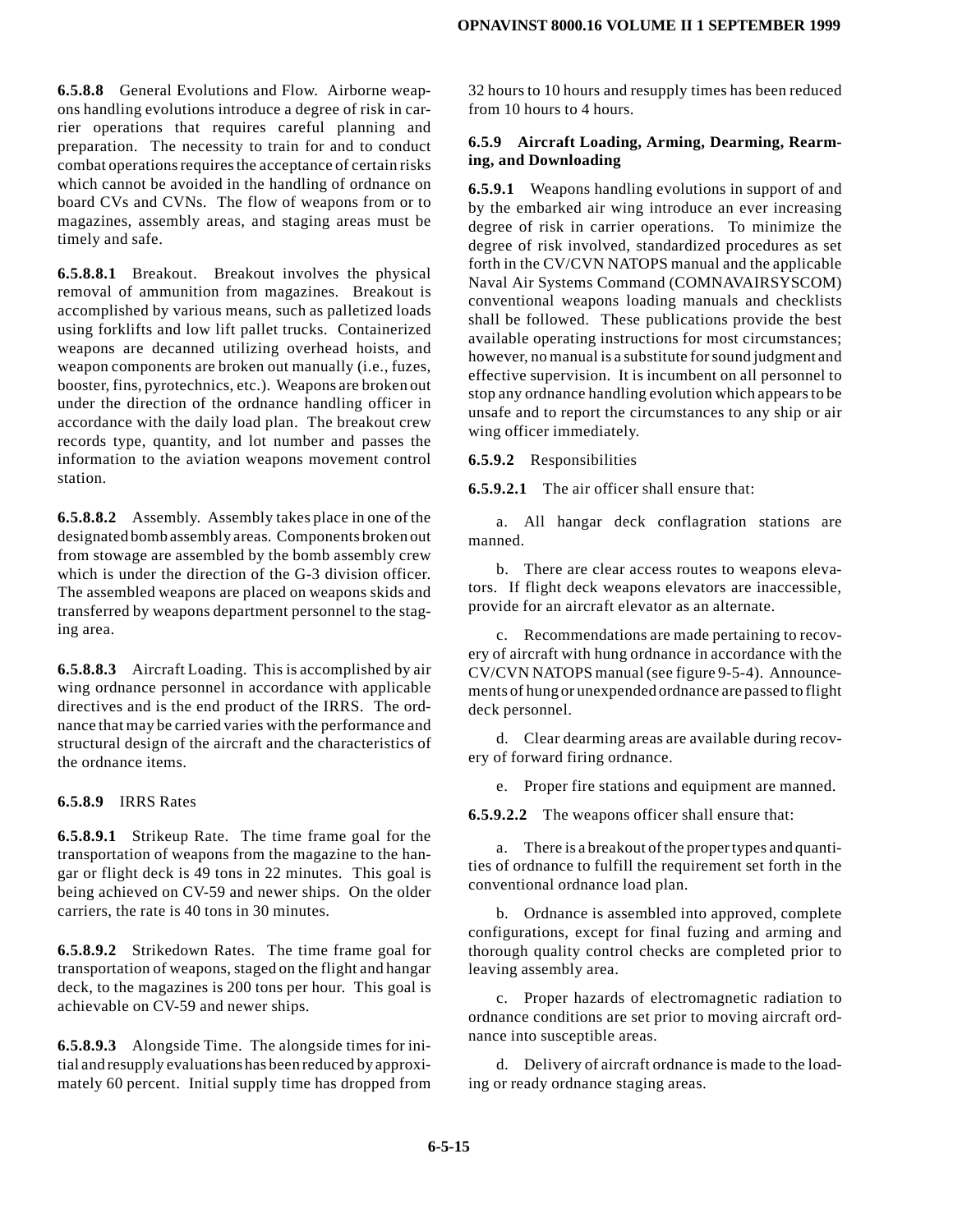e. Qualified supervision is provided for all loading, arming, dearming downloading or rearming and that strict compliance with safety instructions is enforced.

f. Qualified EOD personnel are available.

g. A flight deck crew is maintained to receive weapons on the flight deck for issue to squadron personnel and to act as ship's ordnance safety observers with appropriate authority.

h. Recommendations are made pertaining to the recovery of aircraft with hung ordnance, as delineated in the CV/CVN NATOPS manual.

i. All ordnance asset and expenditure reports are prepared and submitted in a timely manner.

**6.5.9.2.3** The aircraft intermediate maintenance department officer shall ensure properly trained test and check out crews are provided for recycling MERs and TERs in support of the IRRS.

**6.5.9.2.4** The air wing commander shall ensure:

a. That air wing personnel are properly trained and adhere to the ship's ordnance safety requirements.

b. Through squadron ordnance officers, that assigned aircraft are properly configured to receive ordnance, and are loaded, in accordance with the conventional ordnance load plan, utilizing the aircraft's COMNAVAIRSYSCOM weapons loading manual and checklist.

c. That all aircraft loading, downloading, arming, and dearming evolutions are properly supervised.

d. That the integrated arming and dearming teams are available and properly trained.

**6.5.9.3** Aircraft Loading and Downloading

**6.5.9.3.1** The preferred method of loading and downloading weapons is through the use of the single hoist ordnance loading system, which consists of the HLU-196 bomb hoist unit, various adapters, and stores trolleys. Each individual loading checklist containsthe single hoist ordnance loading system equipment requirements. This system eliminates the excessive amount of manpower required when utilizing the manual loading and downloading method. Additionally, it reduces personnel fatigue and potential injury factors.

**6.5.9.3.2** Air wing ordnance personnel, utilizing the COMNAVAIRSYSCOM release and control checklist for the applicable aircraft, shall verify the condition of the aircraft's weapon system prior to loading weapons.

**6.5.9.3.3** Aircraft loading and downloading is accomplished by air wing ordnance personnel in accordance with the appropriate COMNAVAIRSYSCOM conventional weapons loading manual and checklist. The procedures outlined in these publications are mandatory and ensure safe, effective ordnance evolutions. Each task follows a set sequence of events which complements and supports the total evolution. Safety and reliability are key elements in all loading procedures.

# **6.5.9.4** Aircraft Arming and Dearming

**6.5.9.4.1** In most instances, aircraft carriers employ the use of an air wing integrated arming and dearming team. This team is comprised of a safety supervisor or team leader and two arming and dearming personnel. There is usually one team assigned to each catapult. The teams are highly trained, qualified, and certified personnel drawn from the embarked squadrons. The air wing ordnance officer directs their efforts and is responsible for their training.

**6.5.9.4.2** Arming and dearming shall be conducted in the approved areas in accordance with the procedures outlined in the loading checklist utilizing the hand signals contained in the CV/CVN NATOPS manual and figure 6-1-1 of this instruction.

**6.5.9.4.3** Under no circumstances shall unauthorized personnel participate in the arming or dearming of aircraft. When an aircraft returns from its flight, or the flight is cancelled, the aircraft shall be downloaded as soon as possible unlessit isscheduled to fly on the next launch or is placed in an alert status.

**6.5.9.5** General and Specific Safety Precautions. Safety precautions, warnings, and notices are contained in the CV/CVN NATOPS manual, loading manuals, checklists, and the ship's 8020.1 instructions. Figure 6-5-5 is a checklist of flight and hangar deck aircraft ordnance handling procedures.

**6.5.9.6** Weapons Cookoff. Explosives handled on the flight or hangar decks are subjected to an environment of hot jet or starting unit exhausts and the ever present possibility of a fuel or aircraft fire. Catastrophic consequences can and have resulted from the prolonged exposure of ordnance to extreme temperatures. Therefore, it is incumbent upon all hands to ensure that hot exhausts are not permitted to impinge upon explosive items. Figures 6-5-6 through 6-5-8 provide cookoff times for ammunition normally handled on board the carrier.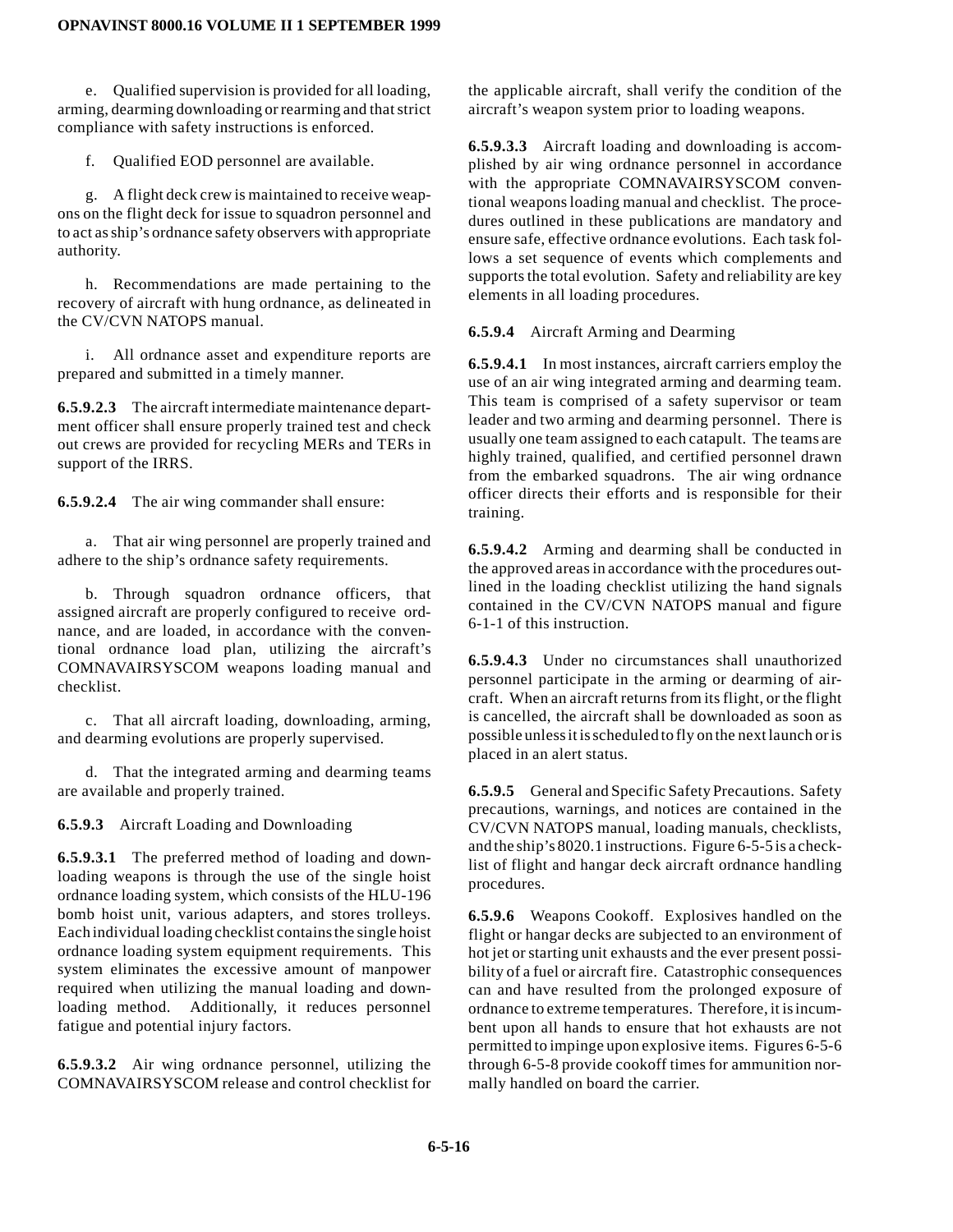|                                                          | <b>Hangar Deck</b> |                                | Recovery (8)      |                 |
|----------------------------------------------------------|--------------------|--------------------------------|-------------------|-----------------|
| Weapon                                                   | Load               | Strikedown/<br><b>Download</b> | <b>Unexpended</b> | Hung            |
| General Purpose Bombs/Guided Bomb Units                  | YES $(1)$ $(6)$    | YES(7)                         | YES(2)            | YES(2)          |
| DST (all series)                                         | YES(5)             | YES(7)                         | YES(2)            | YES(2)          |
| MK 77 Fire Bomb (all series)                             | NO                 | NO                             | NO                | NO              |
| 2.75/5.00-inch Rocket Launchers (all series)             | NO                 | NO(3)                          | <b>YES</b>        | <b>YES</b>      |
| Aircraft Parachute Flare (MK 45)                         | N <sub>O</sub>     | NO                             | NO                | NO              |
| Aircraft Parachute Flare (LUU-2B/B)                      | YES(12)            | YES(12)                        | <b>YES</b> (12)   | YES(12)         |
| Tube Loaded Flare Dispenser (loaded with<br>MK 45 Flare) | NO                 | N <sub>O</sub>                 | <b>YES</b>        | <b>YES</b>      |
| Tube Loaded Flare Dispenser (loaded with<br>$LUU-2B/B)$  | <b>YES</b> (12)    | YES(12)                        | <b>YES</b> (12)   | <b>YES</b> (12) |
| 20-MM Guns(8) (13)                                       | <b>YES</b>         | YES $(8)$ $(13)$               | <b>YES</b>        | <b>YES</b>      |
| ROCKEYE II                                               | YES(6)             | YES(7)                         | <b>YES</b>        | <b>YES</b>      |
| AMRAAM (all series)                                      | NO(3)(4)(5)        | YES(6)                         | <b>YES</b>        | <b>YES</b>      |
| SIDEWINDER (all series)                                  | NO(5)              | <b>YES</b>                     | <b>YES</b>        | <b>YES</b>      |
| SPARROW III (all series)                                 | NO(5)(6)           | YES(7)                         | <b>YES</b>        | <b>YES</b>      |
| WALLEYE Weapon (all series)                              | YES(6)             | YES(7)                         | <b>YES</b>        | <b>YES</b>      |
| PHOENIX AIM-54 (all series)                              | NO(5)              | YES(7)                         | <b>YES</b>        | <b>YES</b>      |
| MAVERICK (all series)                                    | NO(4)              | <b>YES</b>                     | <b>YES</b>        | <b>YES</b>      |
| HARPOON AGM-84/SLAM AGM-84E/SLAM<br>ER AGM-84H           | NO(5)(6)           | YES(7)                         | <b>YES</b>        | <b>YES</b>      |
| Decoy Flare (all series)                                 | NO                 | NO                             | <b>YES</b>        | <b>YES</b>      |
| Mines (all series)                                       | YES(6)             | YES(7)                         | <b>YES</b>        | <b>YES</b>      |
| Torpedoes (all series)                                   | YES(6)             | YES(7)                         | <b>YES</b>        | <b>YES</b>      |
| SUS Charge MK 64                                         | <b>YES</b>         | <b>YES</b>                     | <b>YES</b>        | <b>YES</b>      |
| Photoflash Cartridges                                    | NO                 | $\rm NO$                       | <b>YES</b>        | <b>YES</b>      |
| Marine Marker (all series)                               | <b>YES</b>         | <b>YES</b>                     | <b>YES</b>        | <b>YES</b>      |
| Practice Bombs (all series)                              | YES(6)             | YES(7)                         | <b>YES</b>        | <b>YES</b>      |
| JAU-1B and JAU-22/B                                      | <b>YES</b>         | YES (10) (11)                  | <b>YES</b>        | <b>YES</b>      |
| JSOW AGM-154 (all series)                                | YES(6)             | YES(7)                         | <b>YES</b>        | <b>YES</b>      |
| 25-MM Gun GAU-12                                         | <b>YES</b>         | YES(13)                        | <b>YES</b>        | <b>YES</b>      |
| Chaff (w/Cartridge)                                      | <b>YES</b>         | <b>YES</b>                     | <b>YES</b>        | <b>YES</b>      |
| PENGUIN AGM-119B                                         | NO                 | NO.                            | <b>YES</b>        | <b>YES</b>      |

**Figure 6-5-4. Weapons Loading/Strikedown/Downloading and Recovery Guide**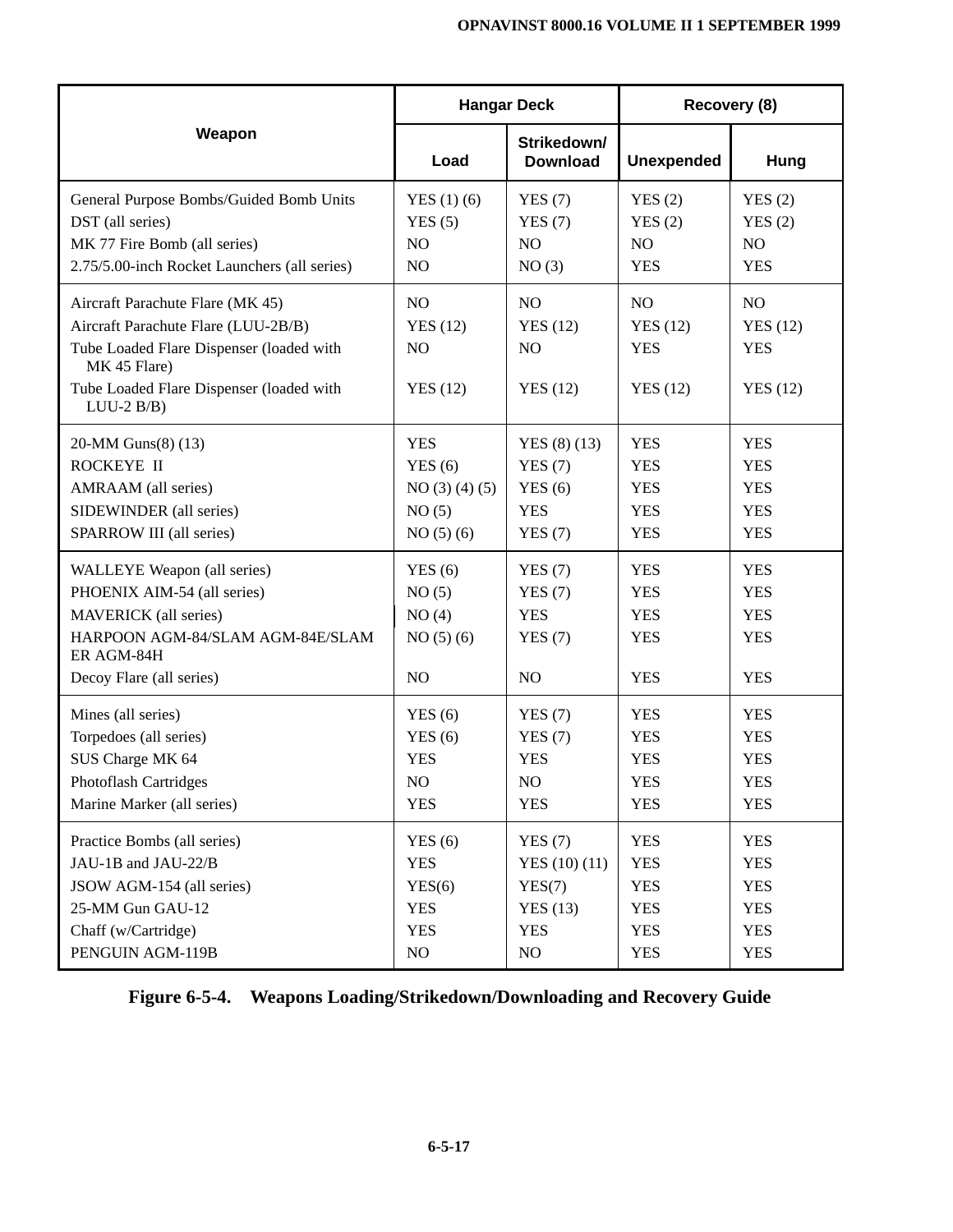#### Notes

- 1. No mechanical nose fuzes shall be installed on the hangar deck.
- 2. Arming wires and safety clips intact.
- 3. Authorization to perform a maintenance action is listed on this figure.
- 4. CVs with centerline elevators may lower aircraft to hangar deck only if downloading on the flight deck will delay the launch. Hangar deck downloading shall be performed immediately after the aircraft is in spot and tied down.
- 5. Air launched missiles shall not normally be loaded on the hangar deck except when operational commitments so dictate. Commanding officers may authorize loading of missiles on the hangar deck only up to the point of mechanical attachment of the weapon to the launcher and rack in accordance with the procedures prescribed in the appropriate COMNAVAIRSYSCOM weapons and stores loading checklists/stores reliability cards.
- 6. Ejector cartridges shall not be installed on the hangar deck. Installation of ejector or jettison cartridges in the BRU-9/10/11/32 ejector bomb rack is authorized provided the rack is electrically disconnected, and either the mechanical safety pin is installed or the inflight operable bomb rack lock mechanism is locked.
- 7. In the event of strikedown of a loaded aircraft to the hangar deck, the nose fuzes (as applicable) and ejector or jettison cartridges shall be removed immediately after the aircraft is in spot and tied down. Ejector or jettison cartridges may remain in the BRU-9/10/11 ejector bomb rack provided the rack is electrically disconnected, and either the mechanical safety pin is installed or the inflight operable bomb rack lock mechanism is locked.
- 8. The M61A1 gun ammunition is exempt from downloading requirements for up aircraft temporarily spotted in the hangar decks and aircraft undergoing limited maintenance, that is, turnaround maintenance, providing compliance with all gun dearming procedures of the airborne weapons and stores loading manual, associated checklists, and stores reliability card have been accomplished.
- 9. Guidance provided in this figure is subject to individual aircraft tactical manual limitations.
- 10 Maintenance on loaded aircraft applies.
- 11. Sonobuoy chutes shall be downloaded immediately after aircraft is in spot and tied down.
- 12. Impulse cartridges must be removed from LUU-2 and dispenser with LUU-2.
- 13. Strikedown/download of aircraft with jammed 20-MM/25-MM guns and gun pods is prohibited.

**Figure 6-5-4. Weapons Loading/Strikedown/Downloading and Recovery Guide (Cont'd)**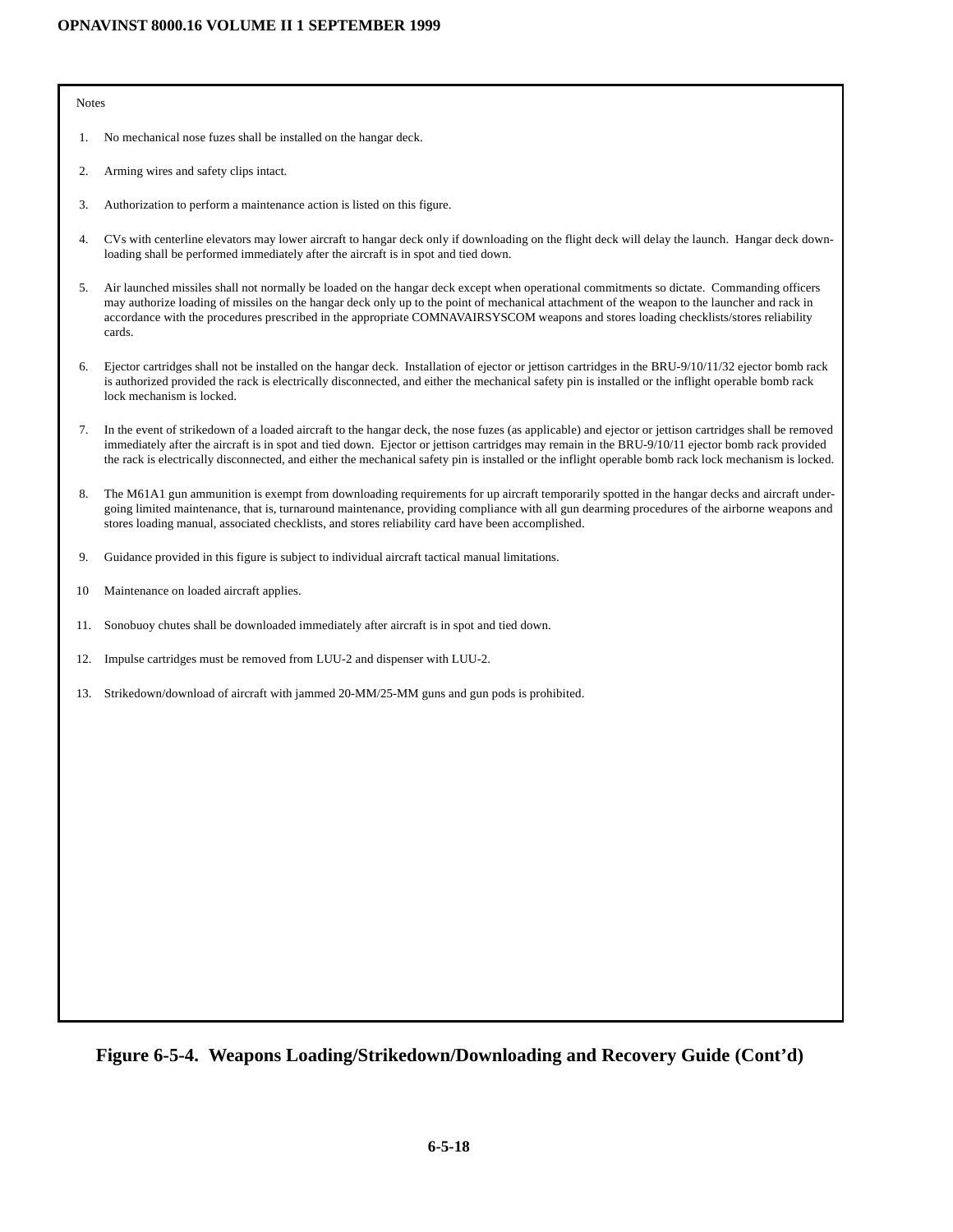**6.5.10 Ammunition Transaction Reporting.** Timely and accurate reporting of all ammunition transactionsinto the Conventional Ammunition Integrated Management System (CAIMS) is the responsibility of each reporting activity. All CAIMS users have an obligation to pursue apparent errors in the CAIMS data base and ensure their reconciliation. Detailed information regarding the implementation and operation of this system is contained in the implementing directive, OPNAVINST 8015.2 (NOTAL) and NAVORDCENINST 8010.2A (NOTAL) Questions relating to NAVICP fleet reporting should be referred to the NAVORDCEN IMSD Mechanicsburg PA.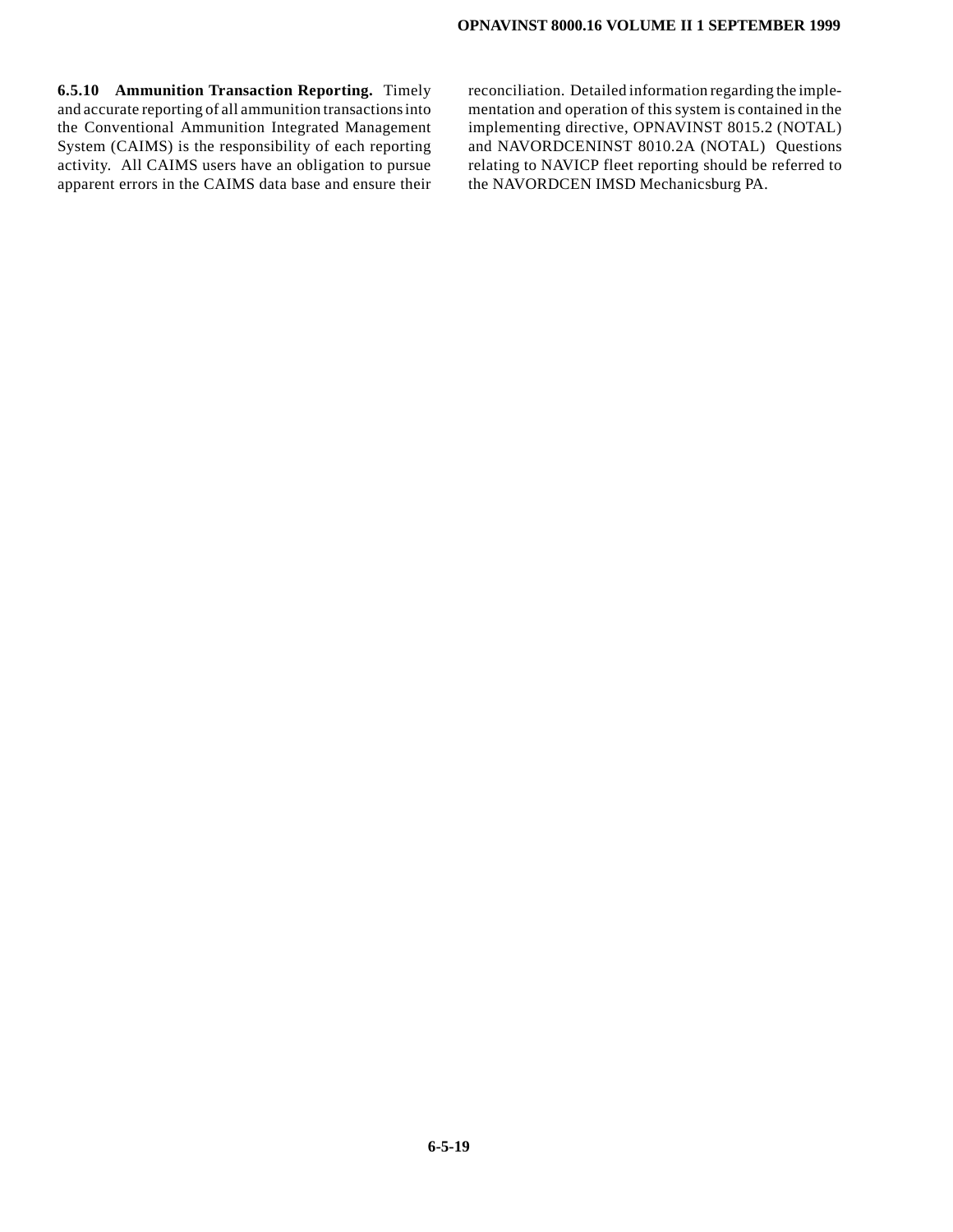# **Reference: CV NATOPS**

| <b>Item</b> |                                                                                                                                                              | Page     |
|-------------|--------------------------------------------------------------------------------------------------------------------------------------------------------------|----------|
| 1.          | Strike operations shall prepare the ordnance load plan. No changes authorized<br>unless approved by strike operations officer.                               | $2 - 2$  |
| 2.          | Authorized flight deck clothing and proper markings.                                                                                                         | $2 - 3$  |
| 3.          | Standard signal wands for arming and dearming for supervisor and crew.                                                                                       | $2 - 4$  |
| 4.          | Air wing ordnance officer or designated representative shall visually inspect each<br>ordnance loaded aircraft.                                              | $4 - 1$  |
| 5.          | Hot exhaust from aircraft or aircraft starting units a hazard to weapons.                                                                                    | $4 - 2$  |
| 6.          | Aircraft carrying ordnance arming procedures.                                                                                                                | $4 - 5$  |
| 7.          | All weapons dearmed prior to push-back on catapult.                                                                                                          | $4 - 8$  |
| 8.          | EOD representative immediately available at flight deck level during launch and<br>recovery of ordnance loaded aircraft.                                     | $5 - 21$ |
| 9.          | EOD officer, air gunner and air wing weapons officer equipped with SRC-22 (or<br>equivalent) radio.                                                          | $5 - 21$ |
| 10.         | Emergency drills during ordnance handling evolutions.                                                                                                        | $6-6$    |
| 11.         | Fire fighting equipment during ordnance handling evolutions.                                                                                                 | $6 - 7$  |
| 12.         | Electrical power applied during aircraft loading and downloading.                                                                                            | $6 - 7$  |
| 13.         | Announced drills during ammunition replenishment.                                                                                                            | $6 - 7$  |
| 14.         | Ordnance jettison ramps exercised daily prior to flight.                                                                                                     | $6 - 8$  |
| 15.         | Aircraft elevators may be used to supplement weapons elevators.                                                                                              | $6 - 8$  |
| 16.         | Simultaneous fueling and loading of aircraft.                                                                                                                | $6 - 8$  |
| 17.         | Loaded aircraft on hangar deck.                                                                                                                              | $6 - 8$  |
| 18.         | Mechanical latching of ordnance to aircraft racks and launchers prior to<br>starting engines.                                                                | $6-9$    |
| 19.         | Inert ordnance shall be treated as live.                                                                                                                     | $6-9$    |
| 20.         | Pilot notify ship at Marshal and when calling "Ball" of hung or unexpended<br>weapons except for those routinely received aboard, i.e., air-to-air missiles. | $6-9$    |

# **Figure 6-5-5. Flight and Hangar Deck Safety Checklist**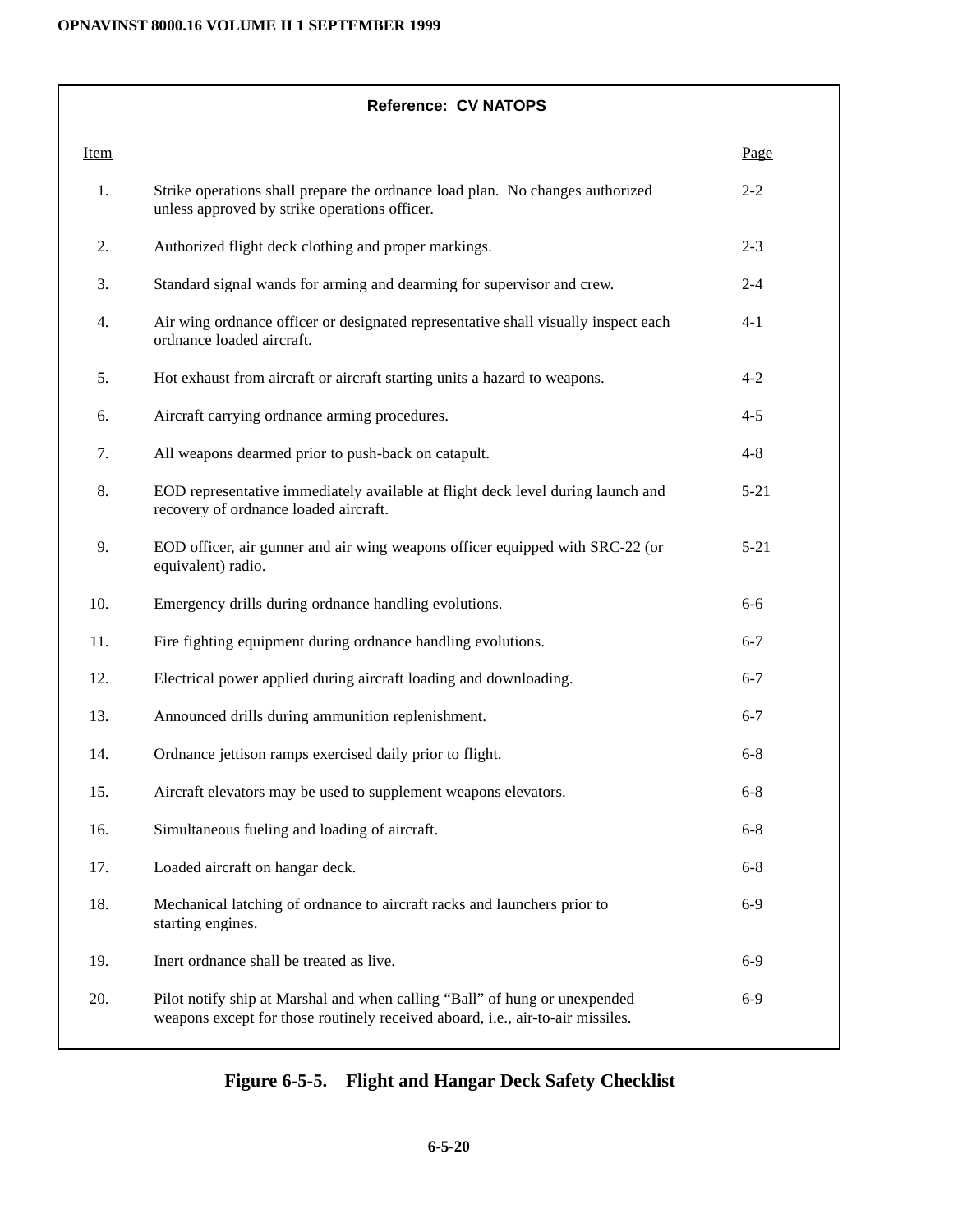# **Reference: CV NATOPS (Cont'd)**

| Item |                                                                                        | Page     |
|------|----------------------------------------------------------------------------------------|----------|
| 21.  | Air officer to announce over 5 MC of hung or unexpended ordinance returning<br>aboard. | $6-9$    |
| 22.  | Dearming or downloading of returned hung or unexpended ordnance.                       | $6-9$    |
| 23.  | Maintenance on loaded aircraft.                                                        | $6-9$    |
| 24.  | Ejector cartridges on bomb racks on the hangar deck.                                   | $6 - 10$ |
| 25.  | Operations officer responsible for setting HERO.                                       | $3 - 3$  |
| 26.  | Weapons staging area requirements for jettison, access and fire fighting.              | $6 - 7$  |
| 27.  | Catapult slot seals in place on bow cats during recovery.                              | $5 - 20$ |
| 28.  | Area immediately ahead and behind aircraft clear during arming.                        | $6-1$    |

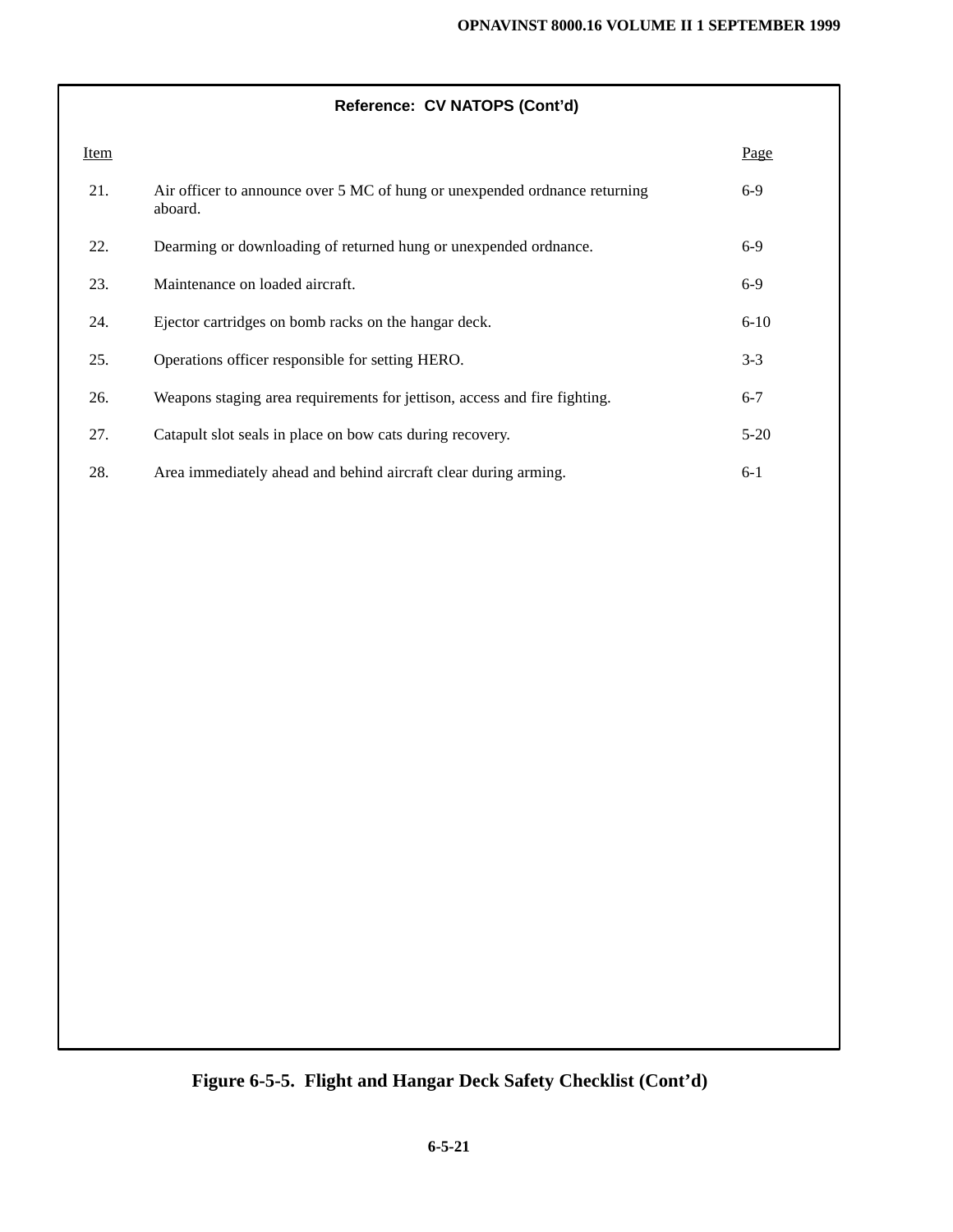

**WARNING**

ENSURE THAT AFFF IS CONTINUOUSLY APPLIED TO ALL WEAPONS EXPOSED TO FIRE. WATER HOSE LINES SHOULD NOT BE USED FOR ORDNANCE COOLING UNTIL AFTER THE FIRE IS EXTINGUISHED. THE USE OF WATER FOR ORDNANCE COOLING MAY DELAY EXTINGUISHMENT BY DILUTING OR WASHING AWAY THE AFFF BLANKET. POSTFIRE ORD-NANCE COOLING (AFFF OR WATER) SHALL CONTINUE FOR A MINIMUM OF 15 MINUTES TO ALLOW THE WEAPONS CASES TO RETURN TO SAFE AMBIENT TEMPERATURES. POST AIR-CRAFT FIRE OVERHAUL/SALVAGE EVENTS SHALL NOT BEGIN UNTIL ALL WEAPONS HAVE BEEN DETERMINED SAFE OR REMOVED BY EXPLOSIVE ORDNANCE PERSONNEL.

WEAPONS WITH SUBMUNITIONS (I.E. ROCKEYE, GATOR, TOMAHAWK BGM-109D, AND APAM), WHEN EXPOSED TO FIRE, DISBURSE UNREACTED BOMBLETS/MINES TO DISTANCES GREATER THAN 1/4 MILE. LOOSE BOMBLETS/MINES MAY BE ARMED AND ARE EXTREMELY DANGER-OUS AND SHOULD BE DISPOSED OF BY EOD PERSONNEL ONLY.

# **Figure 6-5-6. Bomb Cookoff Time Summary**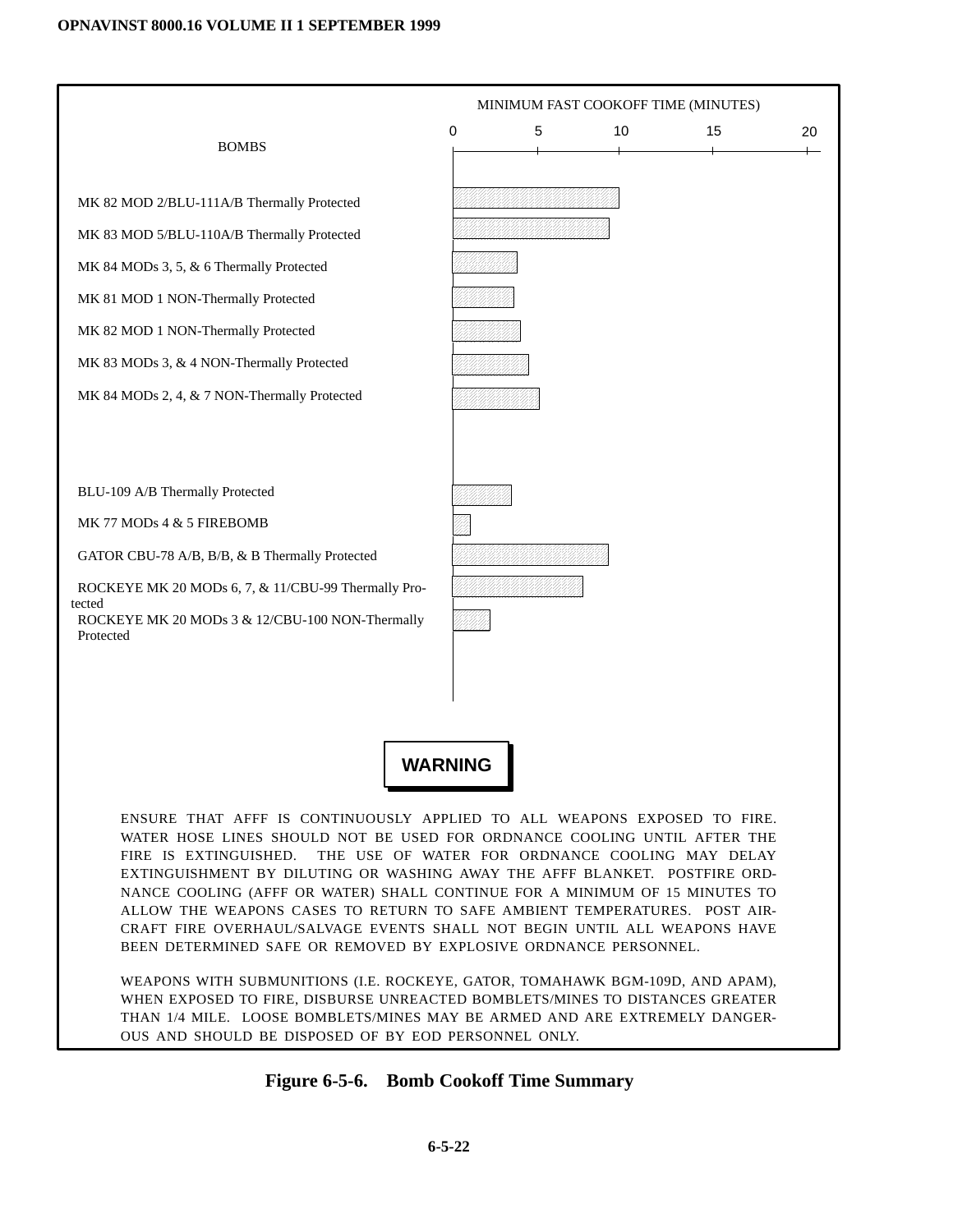

ENSURE THAT AFFF IS CONTINUOUSLY APPLIED TO ALL WEAPONS EXPOSED TO FIRE. WATER HOSE LINES SHOULD NOT BE USED FOR ORDNANCE COOLING UNTIL AFTER THE FIRE IS EXTINGUISHED. THE USE OF WATER FOR ORDNANCE COOLING MAY DELAY EXTINGUISHMENT BY DILUTING OR WASHING AWAY THE AFFF BLANKET. POSTFIRE ORD-NANCE COOLING (AFFF OR WATER) SHALL CONTINUE FOR A MINIMUM OF 15 MINUTES TO ALLOW THE WEAPONS CASES TO RETURN TO SAFE AMBIENT TEMPERATURES. POST AIR-CRAFT FIRE OVERHAUL/SALVAGE EVENTS SHALL NOT BEGIN UNTIL ALL WEAPONS HAVE BEEN DETERMINED SAFE OR REMOVED BY EXPLOSIVE ORDNANCE PERSONNEL.

WEAPONS WITH SUBMUNITIONS (I.E. ROCKEYE, GATOR, TOMAHAWK BGM-109D, AND APAM), WHEN EXPOSED TO FIRE, DISBURSE UNREACTED BOMBLETS/MINES TO DISTANCES GREATER THAN 1/4 MILE. LOOSE BOMBLETS/MINES MAY BE ARMED AND ARE EXTREMELY DANGEROUS AND SHOULD BE DISPOSED OF BY EOD PERSONNEL ONLY.

**Figure 6-5-7. Air Launched Missile Cookoff Time Summary**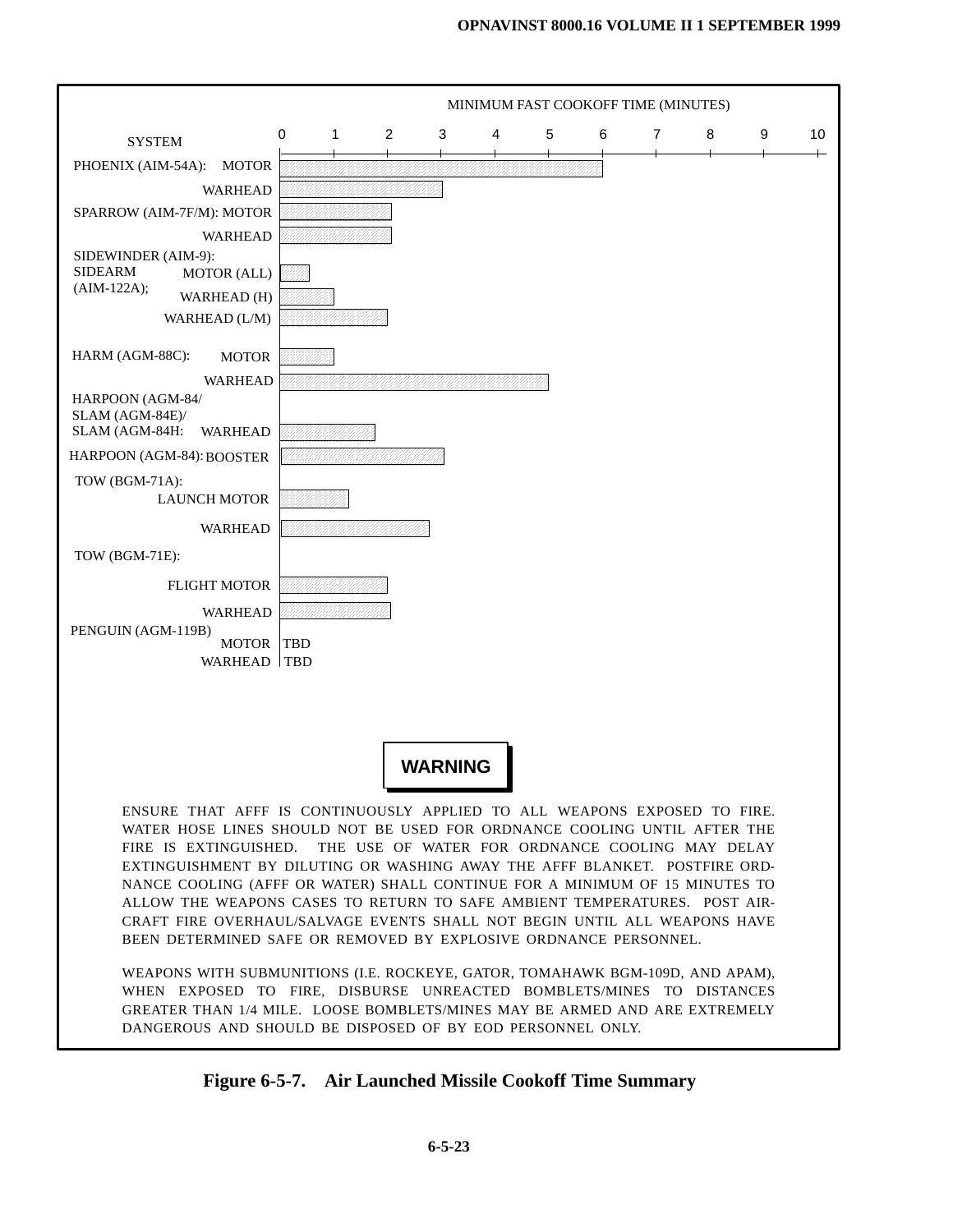

WATER HOSE LINES SHOULD NOT BE USED FOR ORDNANCE COOLING UNTIL AFTER THE FIRE IS EXTINGUISHED. THE USE OF WATER FOR ORDNANCE COOLING MAY DELAY EXTINGUISHMENT BY DILUTING OR WASHING AWAY THE AFFF BLANKET. POSTFIRE ORD-NANCE COOLING (AFFF OR WATER) SHALL CONTINUE FOR A MINIMUM OF 15 MINUTES TO ALLOW THE WEAPONS CASES TO RETURN TO SAFE AMBIENT TEMPERATURES. POST AIR-CRAFT FIRE OVERHAUL/SALVAGE EVENTS SHALL NOT BEGIN UNTIL ALL WEAPONS HAVE BEEN DETERMINED SAFE OR REMOVED BY EXPLOSIVE ORDNANCE PERSONNEL.

WEAPONS WITH SUBMUNITIONS (I.E. ROCKEYE, GATOR, TOMAHAWK BGM-109D, AND APAM), WHEN EXPOSED TO FIRE, DISBURSE UNREACTED BOMBLETS/MINES TO DISTANCES GREATER THAN 1/4 MILE. LOOSE BOMBLETS/MINES MAY BE ARMED AND ARE EXTREMELY DANGEROUS AND SHOULD BE DISPOSED OF BY EOD PERSONNEL ONLY.

**Figure 6-5-7. Air Launched Missile Cookoff Time Summary (Cont'd)**